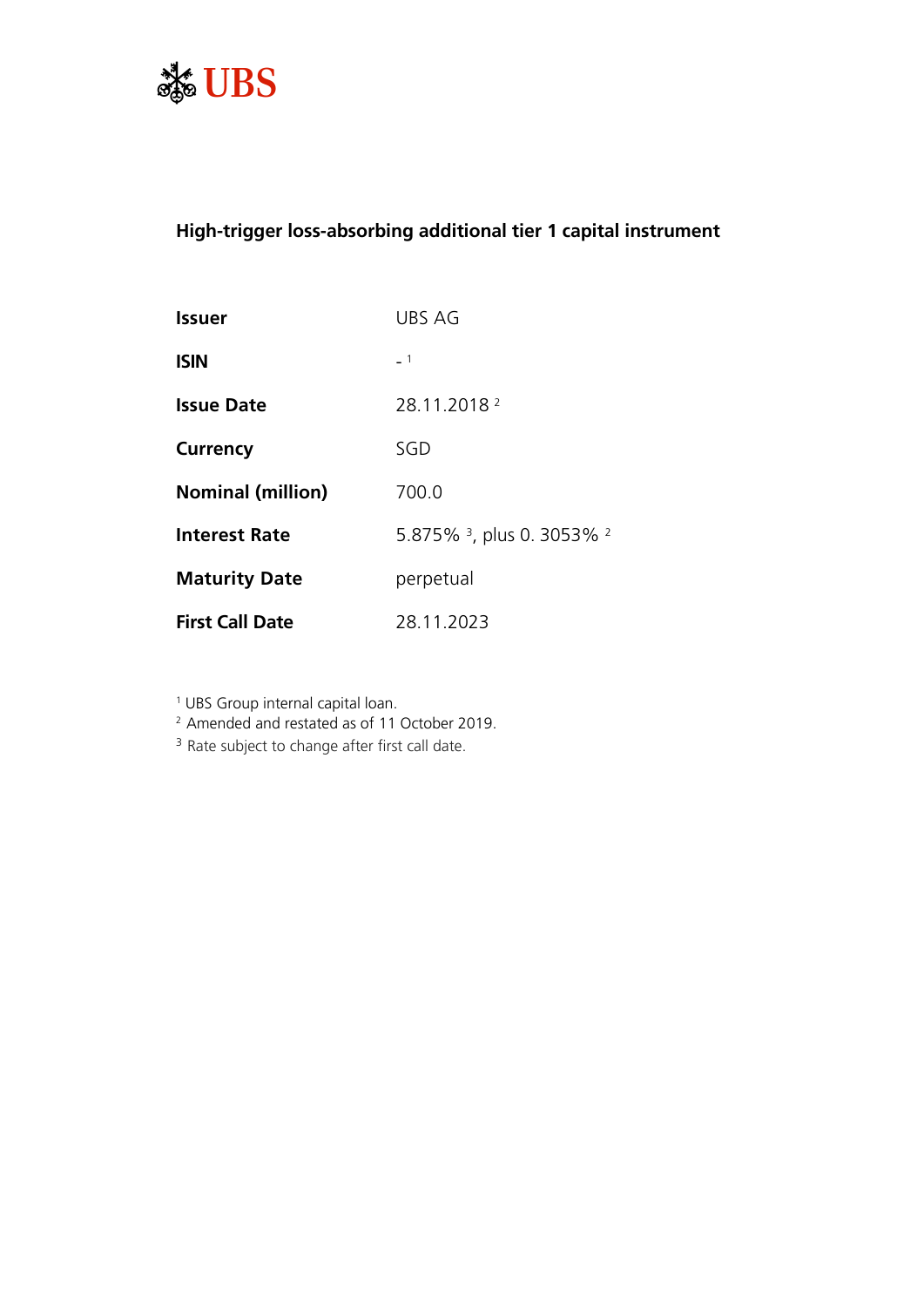

# **UBS Group internal loan relating to SGD 700,000,000 5.875 per cent. Tier 1 Capital Notes**

| <b>Type of</b><br>instrument        | Loan from UBS Group AG (as Lender) to UBS AG (as Borrower),<br>hereinafter referred to as "Loan"                                                                                                                                                                                                                                                                                                                                                  |  |
|-------------------------------------|---------------------------------------------------------------------------------------------------------------------------------------------------------------------------------------------------------------------------------------------------------------------------------------------------------------------------------------------------------------------------------------------------------------------------------------------------|--|
| <b>Terms of the</b><br><b>loans</b> | The terms of the Loan (including, without limitation, in relation to<br>principal amount, currency, subordination, interest, redemption<br>and contingent write-down) shall, <i>mutatis mutandis</i> and subject to<br>this Section 1, mirror the terms and conditions of the Tier 1 Capital<br>Notes (the <b>Conditions</b> ) attached hereto as Annex A, as may be<br>amended, supplemented or otherwise modified from time to time;<br>whereby |  |
|                                     | the terms "Fixed Interest Rate" and "Reset Interest Rate" in<br>(i)<br>the Conditions shall, for purposes of the Loan, be deemed to<br>refer to such term (as defined in the Conditions) plus                                                                                                                                                                                                                                                     |  |
|                                     | (1)<br>to (but excluding) 11 October 2019, 0.4063 per cent.<br>per annum; and                                                                                                                                                                                                                                                                                                                                                                     |  |
|                                     | (2)<br>from (and including) 11 October 2019, 0.3053 per<br>cent. per annum.                                                                                                                                                                                                                                                                                                                                                                       |  |
|                                     | the terms "Group Holding Company", "UBS Group AG" and<br>(ii)<br>"Issuer" in the Conditions shall, for purposes of the Loan, be<br>deemed to refer to the Borrower, except that                                                                                                                                                                                                                                                                   |  |
|                                     | the reference to "Group Holding Company" and "UBS<br>(1)<br>Group AG" in Condition 7(c)(ii) shall continue to refer to<br>UBS Group AG (or, if different, the top Swiss holding<br>company at such time of the financial group to which<br>UBS Group AG belongs for purposes of preparing<br>consolidated capital adequacy reports pursuant to<br>National Regulations);                                                                          |  |
|                                     | any reference to UBS Group AG being a bank holding<br>(2)<br>company shall continue to refer to UBS Group AG; and                                                                                                                                                                                                                                                                                                                                 |  |
|                                     | any reference to "UBS Group AG" or "Group Holding<br>(3)<br>Company" in the defined terms "Auditor", "BIS Risk<br>Weighted Assets", "CET1 Capital", "CET1 Ratio",                                                                                                                                                                                                                                                                                 |  |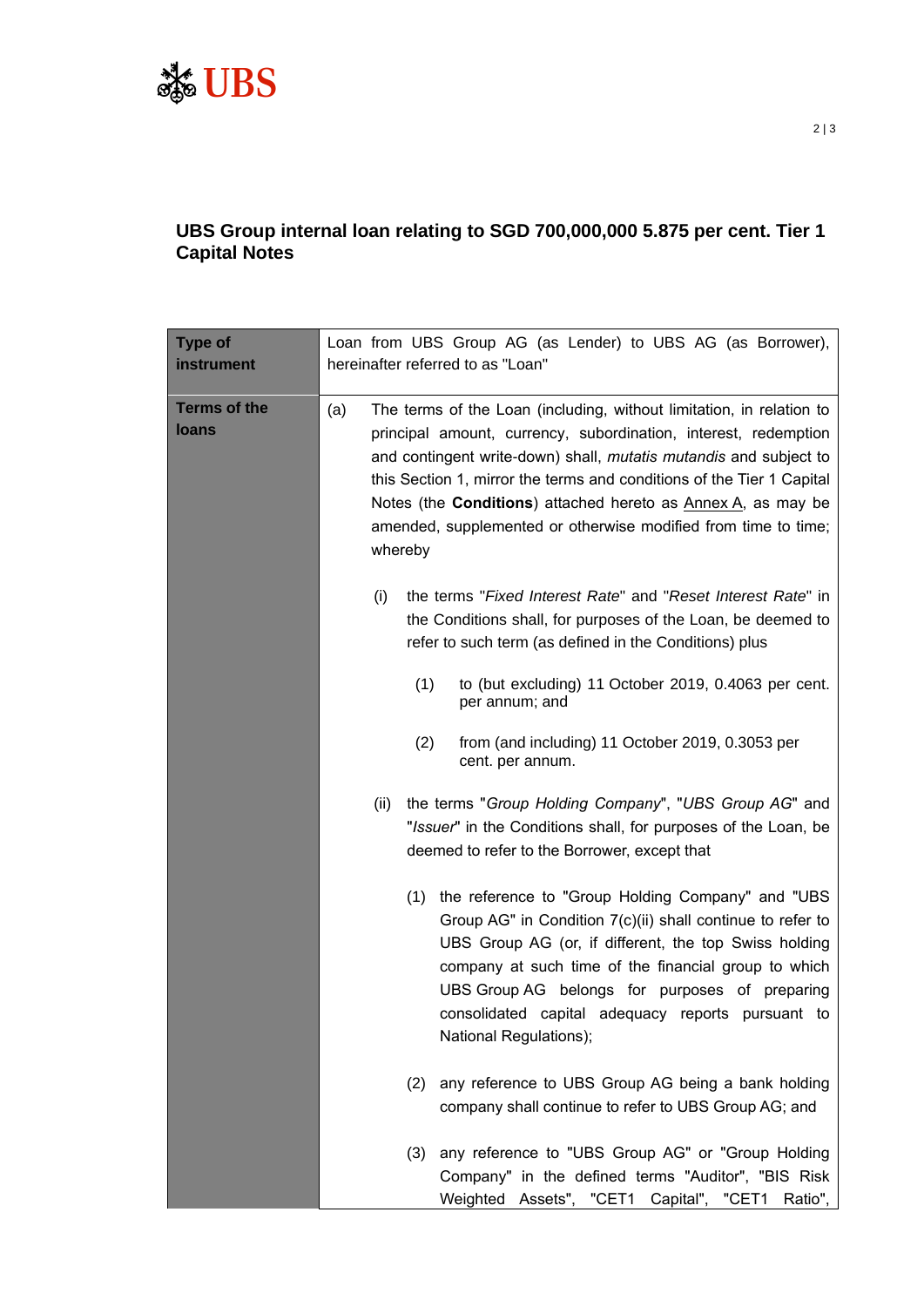# Ste UBS

|                      |           | "Higher-Trigger Amount", "Public Sector" and "Quarterly<br>Financial Accounts" shall continue to refer to UBS Group<br>AG (or, if different, the top Swiss holding company at<br>such time of the financial group to which UBS Group AG<br>belongs for purposes of preparing consolidated capital<br>adequacy reports pursuant to National Regulations);<br>(iii) the term "Group" in the Conditions shall, for purposes of the<br>Loan, be deemed to refer to UBS Group AG (or, if different,<br>the top Swiss holding company at such time of the financial        |
|----------------------|-----------|----------------------------------------------------------------------------------------------------------------------------------------------------------------------------------------------------------------------------------------------------------------------------------------------------------------------------------------------------------------------------------------------------------------------------------------------------------------------------------------------------------------------------------------------------------------------|
|                      |           | group to which UBS Group AG belongs for purposes of<br>preparing consolidated capital adequacy reports pursuant to<br>National Regulations) and all its subsidiaries and other<br>entities that are included in the consolidated capital adequacy<br>reports of UBS Group AG (or, if different, the top Swiss<br>holding company at such time of the financial group to which<br>UBS Group AG<br>belongs for<br>purposes<br>оf<br>preparing<br>consolidated capital adequacy reports pursuant to National<br>Regulations) prepared pursuant to National Regulations; |
|                      |           | (iv) the term "Holder" in the Conditions shall, for purposes of the<br>Loan, be deemed to refer to the Lender;                                                                                                                                                                                                                                                                                                                                                                                                                                                       |
|                      | (v)       | the term "Notes" in the Conditions shall, for purposes of the<br>Loan, be deemed to refer to the Loan; and                                                                                                                                                                                                                                                                                                                                                                                                                                                           |
|                      |           | (vi) all other terms defined in the Conditions shall, for purposes of<br>the Loan, be construed accordingly.                                                                                                                                                                                                                                                                                                                                                                                                                                                         |
|                      |           | (vii) Any reference in Condition 2(a) to the denomination shall<br>not apply to the Loan, it being understood that the Loan is<br>not fractional.                                                                                                                                                                                                                                                                                                                                                                                                                    |
|                      |           | (viii) Conditions 2(b), 5(f), 6(f) and 6(g) shall not apply to the<br>Loan, it being understood that there will be no securities<br>issued under the Loan.                                                                                                                                                                                                                                                                                                                                                                                                           |
|                      |           | (ix) Any reference in the Conditions to the listing of the Tier 1<br>Capital Notes shall not apply to the Loan, it being<br>understood that the Loan will not be listed on any<br>exchange.                                                                                                                                                                                                                                                                                                                                                                          |
| <b>Governing Law</b> | Swiss law |                                                                                                                                                                                                                                                                                                                                                                                                                                                                                                                                                                      |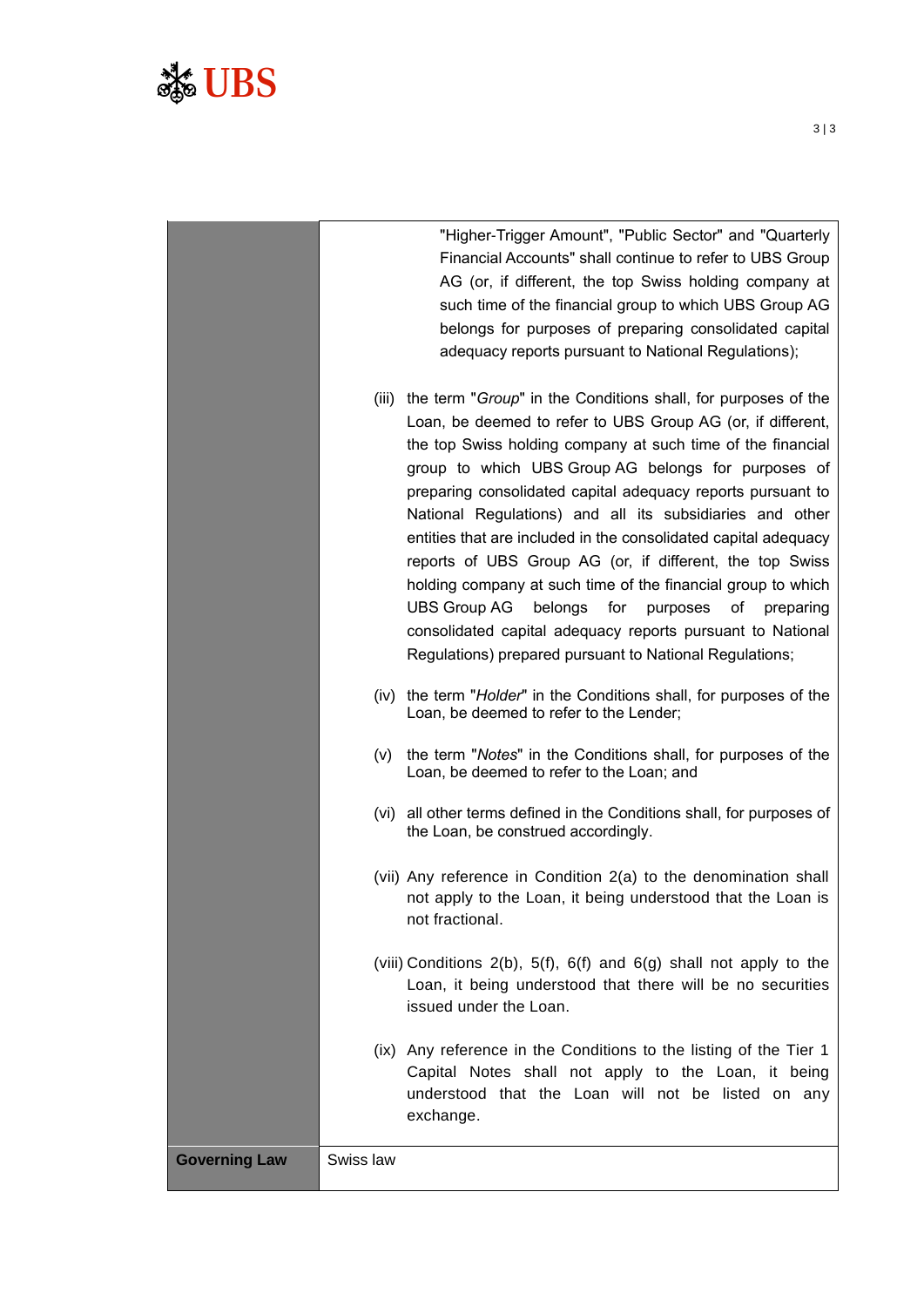# **ANNEX A TERMS AND CONDITIONS OF THE NOTES**

The terms and conditions of the Tier 1 Capital Notes issued by UBS Group AG are as follows:

#### 1. **DEFINITIONS**

"**Additional Amounts**" has the meaning assigned to such term in clause (b) of Condition 9 (*Taxation*).

"**Additional Tier 1 Capital**" means, at any time, any item that qualifies as additional tier 1 capital (*zusätzliches Kernkapital*) under National Regulations at such time.

"**Affected Reset Interest Period**" has the meaning assigned to such term in subclause (c)(i) of Condition 5 (*Interest*).

"**Agency Agreement**" means the Agency Agreement dated as of the Issue Date, as amended and restated on 27 September 2019 and effective as of 11 October 2019, among the Issuer, the Principal Paying Agent, the Calculation Agent and the other agents from time to time party thereto, as may be further amended, supplemented or otherwise modified from time to time.

"**Adjustment Spread**" means, with respect to any Alternative Benchmark Rate determined in accordance with the provisions of clause (c) of Condition 5 (*Interest*), a spread (which may be positive or negative), or a formula or methodology for calculating such a spread, applied to such Alternative Benchmark Rate in order to reduce or eliminate, to the extent reasonably practicable in the circumstances, any economic prejudice or benefit (as applicable) to Holders as a result of the replacement of the Existing Reference Rate with such Alternative Benchmark Rate.

"**Alignment Event**" has the meaning assigned to such term in clause (a) of Condition 12 (*Substitution and Amendment*).

**"Alternative Benchmark Rate**" has the meaning assigned to such term in subclause (c)(i) of Condition 5 (*Interest*).

"**Alternative Loss Absorption Date**" has the meaning assigned to such term in clause (f) of Condition 7 (*Contingent Write-down*).

**"Alternative Relevant Page"** has the meaning assigned to such term in clause  $(c)(v)(A)$  of Condition 5 (*Interest*).

**"Alternative Relevant Time**" has the meaning assigned to such term in clause  $(c)(v)(A)$  of Condition 5 (*Interest*).

"**Auditor**" means the accounting firm (i) appointed by the Board of Directors of the Group Holding Company or the shareholders of the Group Holding Company, as the case may be, to provide, among other things, audit and/or review opinions on the Group Holding Company's financial statements, and (ii) approved by the FINMA in accordance with the Financial Market Supervisory Act (*Finanzmarktaufsichtsgesetz*) of 22 June 2007, as amended from time to time.

"**Authorised Signatories**" means any two authorised officers of the Issuer signing jointly.

"**Balance Sheet Date**" means (i) with respect to any Ordinary Publication Date, the cut-off date for the measurement of the CET1 Ratio in the Quarterly Financial Accounts published on such Ordinary Publication Date, and (ii) with respect to any Extraordinary Publication

 $11 | 40$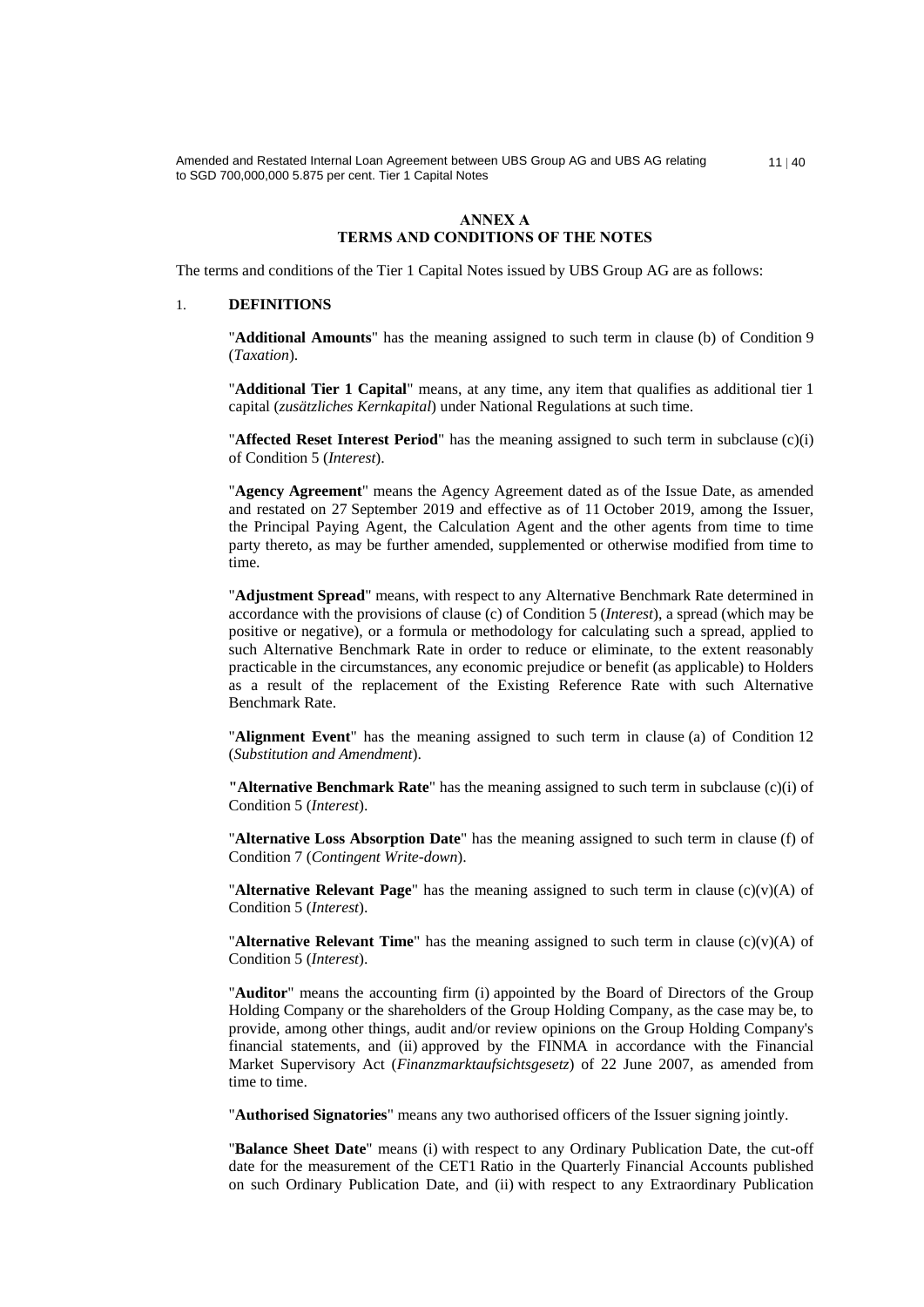Date, the cut-off date for the Reviewed Interim Measurement published upon the instruction of the FINMA on such Extraordinary Publication Date.

 $12 | 40$ 

"**Bankruptcy Event**" means any of the following events with respect to the Issuer: (i) the adjudication of bankruptcy (*Konkurseröffnung*) pursuant to articles 171, 189, 190, 191 or 192 of the DEBA, including, without limitation, in connection with article 725a of the Swiss Code, (ii) the granting of a provisional or definitive stay of execution (*provisorische oder definitive Nachlassstundung*) pursuant to article 293 et seq. of the DEBA, (iii) the ordering of restructuring proceedings (*Sanierungsverfahren*) pursuant to articles 28 to 32 of the FBA or pursuant to any successor or analogous Swiss law or regulation applicable to bank holding companies in Switzerland such as UBS Group AG, and/or (iv) the ordering of liquidation proceedings (*Liquidation*) pursuant to articles 33 to 37g of the FBA or pursuant to any successor or analogous Swiss law or regulation applicable to bank holding companies in Switzerland such as UBS Group AG; *provided*, *however*, that none of the following will constitute a Bankruptcy Event: (x) mere debt collection proceedings (*Betreibungsverfahren*) pursuant to article 38 *et seq.* of the DEBA, (y) proceedings in connection with a freezing order (*Arrestverfahren*) pursuant to article 271 *et seq.* of the DEBA, and/or (z) the institution of protective measures (*Schutzmassnahmen*) pursuant to article 26 of the FBA or pursuant to any successor or analogous Swiss law or regulation applicable to bank holding companies in Switzerland such as UBS Group AG, including, in the case of each of subclauses  $(x)$ ,  $(y)$  and (z), any steps (other than any steps described in clauses (i) through (iv) of this definition) taken under or in connection therewith.

"**BIS Regulations**" means, at any time, the capital adequacy standards and guidelines promulgated by the Basel Committee on Banking Supervision, as implemented by the FINMA in Switzerland at such time.

"**BIS Risk Weighted Assets**" means, as of any Balance Sheet Date, the aggregate amount, in Swiss francs, of risk-weighted assets of the Group as of such Balance Sheet Date, as determined by the Group Holding Company pursuant to the BIS Regulations applicable to the Group Holding Company as of such Balance Sheet Date, and as (i) disclosed in the Quarterly Financial Accounts published on the relevant Ordinary Publication Date or (ii) may be disclosed as a component of the Reviewed Interim Measurement published upon the instruction of the FINMA on the relevant Extraordinary Publication Date, as applicable. For the avoidance doubt, the term "**risk-weighted assets**" as used in this definition has the meaning assigned to such term in the BIS Regulations in effect as of the relevant Balance Sheet Date.

"**Business Day**" means a day (other than a Saturday or a Sunday) on which commercial banks and foreign exchange markets settle payments and are open for general business (including, without limitation, dealing in foreign exchange and foreign currency deposits) in London, Singapore and Zurich.

"**Calculation Agent**" means UBS AG, in its capacity as calculation agent for the Notes, and includes any successor Calculation Agent appointed in accordance with the terms of the Agency Agreement.

"**Calculation Amount**" means SGD 250,000.

"**Calculation Period**" means the relevant period for which interest is to be calculated from (and including) the first day in such period to (but excluding) the last day in such period.

"**Capital Adequacy Ordinance**" means the Ordinance concerning Capital Adequacy and Risk Diversification for Banks and Securities Dealers, which entered into force on 1 January 2013, and as amended from time to time, or any successor Swiss law or regulation.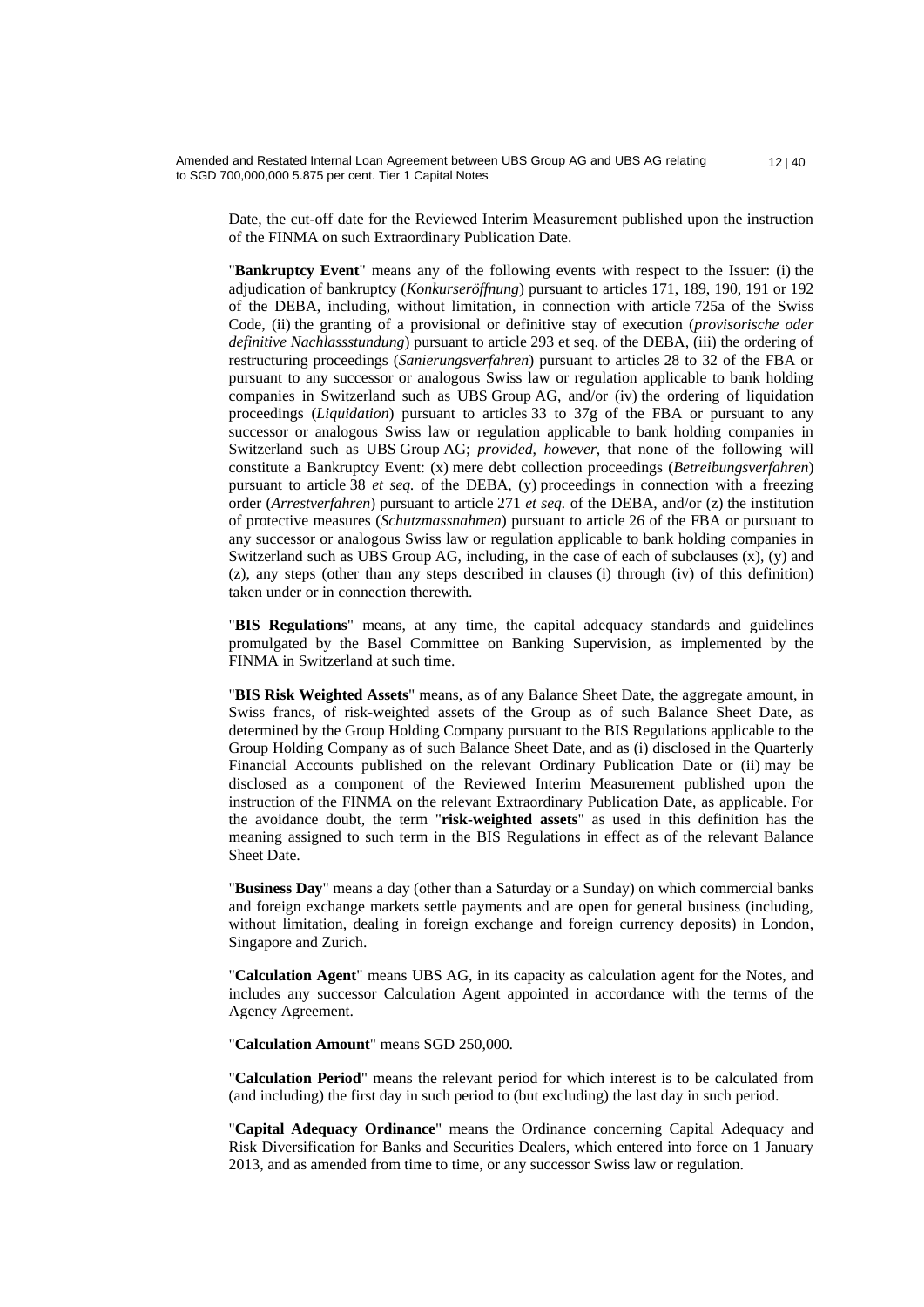"**CET1 Capital**" means, as of any Balance Sheet Date, the aggregate amount, in Swiss francs, of items that constitute common equity tier 1 capital of the Group as of such Balance Sheet Date, less any deductions from common equity tier 1 capital required to be made, in each case as determined by the Group Holding Company pursuant to the BIS Regulations applicable to the Group Holding Company as of such Balance Sheet Date, and as (i) disclosed in the Quarterly Financial Accounts published on the relevant Ordinary Publication Date or (ii) may be disclosed as a component of the Reviewed Interim Measurement published upon the instruction of the FINMA on the relevant Extraordinary Publication Date, as applicable. For the avoidance of doubt, the term "**common equity tier 1 capital**" as used in this definition has the meaning assigned to such term in the BIS Regulations in effect as of the relevant Balance Sheet Date.

"**CET1 Ratio**" means, as of any Balance Sheet Date, the CET1 Capital as of such Balance Sheet Date, divided by the BIS Risk Weighted Assets as of such Balance Sheet Date, expressed as a percentage, such ratio (or the components thereof) as determined by the Group Holding Company, and (i) as disclosed in the Quarterly Financial Accounts published on the relevant Ordinary Publication Date or (ii) constituting (or as disclosed in) the Reviewed Interim Measurement published upon the instruction of the FINMA on the relevant Extraordinary Publication Date, as applicable.

"**Compliant Securities**" means securities issued by UBS Group AG or any of its subsidiaries that have economic terms not materially less favourable to a Holder than these Terms and Conditions (as reasonably determined by the Issuer), provided that

- (a) such securities (A) include terms that provide for the same interest rate and principal from time to time applying to the Notes, (B) rank *pari passu* with the Notes and (C) preserve any existing rights under these Terms and Conditions to any accrued and unpaid interest that has not been satisfied;
- (b) where such securities are issued by a subsidiary of UBS Group AG, UBS Group AG has issued a guarantee for the benefit of the Holders on substantially the same terms as the Original Guarantee;
- (c) where the Notes that have been substituted or amended were listed immediately prior to their substitution or amendment, the relevant securities are listed on (A) the SIX Swiss Exchange or (B) such other internationally recognised stock exchange selected by the Issuer; and
- (d) where the Notes that have been substituted or amended were rated by a rating agency immediately prior to such substitution or amendment, each such rating agency has ascribed, or announced its intention to ascribe and publish, an equal or higher rating to the relevant securities.

"**Contingent Write-down**" means the events described in subclauses (i) through (iii) of clause (d) of Condition 7 (*Contingent Write-down*).

"**Current Issuer**" has the meaning assigned to such term in clause (a)(i) of Condition 14 (*Issuer Substitution*).

"**Day Count Fraction**" means, in respect of any period, the number of days from (and including) the first day of such period to (but excluding) the last day of such period divided by 365.

"**DEBA**" means the Swiss Federal Debt Enforcement and Bankruptcy Act of 11 April 1889, as amended from time to time.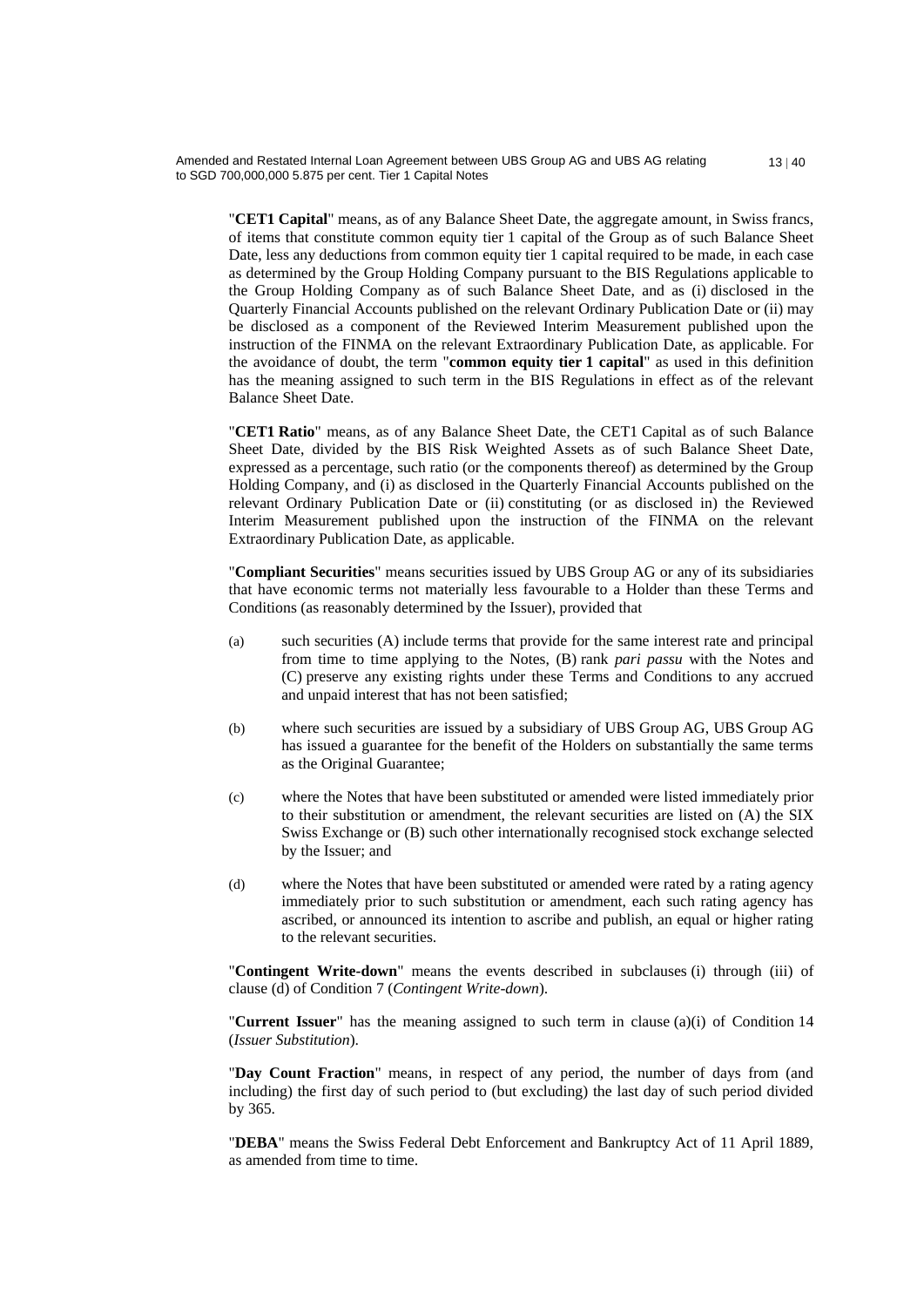"**Distributable Items**" means, in respect of an Interest Payment Date, the aggregate of (i) net profits carried forward and (ii) freely distributable reserves, in each case, less any amounts that must be contributed to legal reserves under applicable law, all in UBS Group AG's reporting currency and as appearing in the Relevant Accounts.

"**Event of Default**" has the meaning assigned to such term in clause (a) of Condition 11 (*Events of Default*).

"**Existing Benchmark Rate**" has the meaning assigned to such term in clause (c) of Condition 5 (*Interest*).

"**Extraordinary Publication Date**" means the Business Day on which a Reviewed Interim Measurement is published upon the instruction of the FINMA, after the FINMA has determined that the conditions for issuing a Trigger Event Write-down Notice in accordance with Condition 7 (*Contingent Write-down*) have been met.

"**Extraordinary Trigger Event Notice Date**" has the meaning assigned to such term in subclause (b)(i) of Condition 7 (*Contingent Write-down*).

"**FBA**" means the Swiss Federal Act on Banks and Savings Institutions of 8 November 1934, as amended from time to time.

"**FINMA**" means the Swiss Financial Market Supervisory Authority FINMA and any successor thereto.

"**First Call Date**" means 28 November 2023.

"**Fixed Interest Rate**" means 5.875 per cent. per annum.

"**Former Residence**" has the meaning assigned to such term in subclause (a)(i)(E) of Condition 14 (*Issuer Substitution*).

"**Going-Concern LR Requirement**" means a requirement under National Regulations for systemically relevant banks (*systemrelevante Banken*) to hold a minimum amount of goingconcern capital (*Eigenmittel zur ordentlichen Weiterführung der Bank*), which amount is set by reference to the leverage ratio (*Höchstverschuldungsquote*) of such bank.

"**Going-Concern RWA Requirement**" means a requirement under National Regulations for systemically relevant banks (*systemrelevante Banken*) to hold a minimum amount of goingconcern capital (*Eigenmittel zur ordentlichen Weiterführung der Bank*), which amount is set by reference to the risk weighted assets (*risikogewichtete Positionen*) of such bank.

"**Group**" means, at any time, the Group Holding Company and all its subsidiaries and other entities that are included in the Group Holding Company's consolidated capital adequacy reports prepared pursuant to National Regulations.

"**Group Holding Company**" means, at any time, the top Swiss holding company at such time of the financial group to which UBS Group AG belongs for purposes of preparing consolidated capital adequacy reports pursuant to National Regulations. As at the Issue Date, the Group Holding Company is UBS Group AG.

"**Higher-Trigger Amount**" means, as of any Publication Date, the sum of (i) the maximum portion of the aggregate principal amount, in Swiss francs, of all Higher-Trigger Contingent Capital, if any, outstanding on the relevant Balance Sheet Date that could be converted into equity and/or fully or partially written down, or otherwise operate to increase the CET1 Capital, if a Higher-Trigger Write-down/Conversion Notice were delivered in accordance with the terms thereof, and (ii) the maximum portion of the aggregate principal amount, in Swiss francs, of all Higher-Trigger Contingent Capital, if any, issued after the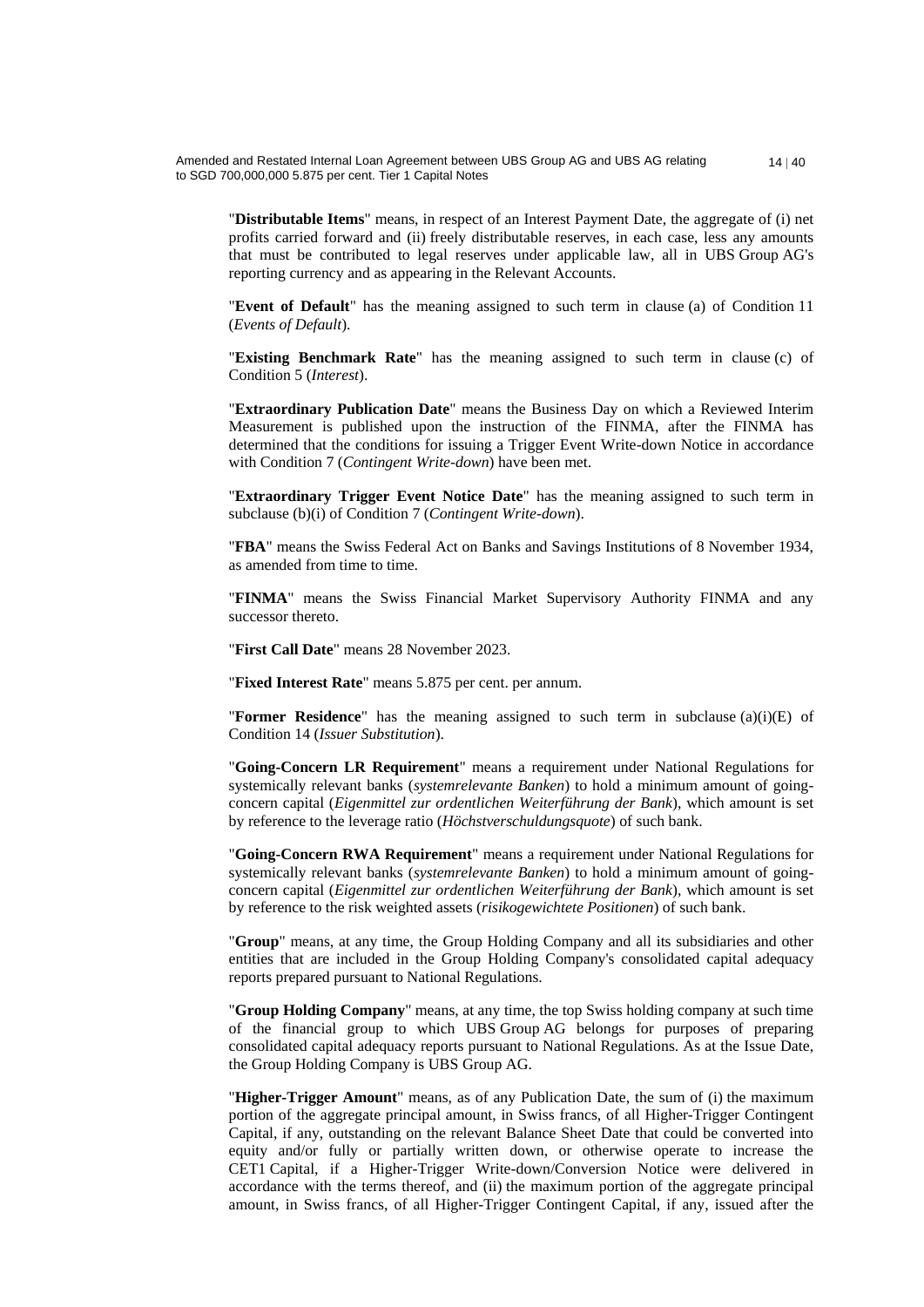relevant Balance Sheet Date, but prior to such Publication Date, that could be converted into equity and/or fully or partially written down, or otherwise operate to increase the CET1 Capital, if a Higher-Trigger Write-down/Conversion Notice were delivered in accordance with the terms thereof, in the case of each of clauses (i) and (ii), as determined by UBS Group AG. For purposes of clause (ii) of this definition and, in the case of an Extraordinary Publication Date, clause (i) of this definition, the aggregate principal amount of any Higher-Trigger Contingent Capital that is not denominated in Swiss francs will be converted into Swiss francs at the applicable prevailing exchange rate on the last Business Day preceding the relevant Publication Date, as determined by UBS Group AG. In the case of an Ordinary Publication Date, for purposes of clause (i) of this definition, the aggregate principal amount of any Higher-Trigger Contingent Capital that is not denominated in Swiss francs will be converted into Swiss francs at the applicable exchange rate used for such purposes in the relevant Quarterly Financial Accounts.

"**Higher-Trigger Contingent Capital**" means any instrument issued by, or any other obligation of, any member of the Group that (i) is issued or owed to holders that are not members of the Group and (ii) is required pursuant to its terms to be converted into equity and/or fully or partially written down, or otherwise operating to increase the CET1 Capital, when the CET1 Ratio (or equivalent capital measure of the Group described in the terms and conditions thereof) falls below a threshold that is higher than the Write-down Threshold (with respect to the relevant Higher-Trigger Contingent Capital, its "**Higher-Trigger Threshold**").

"**Higher-Trigger Threshold**" has the meaning assigned to such term in the definition of the term "**Higher-Trigger Contingent Capital**".

"**Higher-Trigger Write-down/Conversion Date**" has the meaning assigned to such term in the definition of the term "Higher-Trigger Write-down/Conversion Notice".

"**Higher-Trigger Write-down/Conversion Notice**" means a notice delivered pursuant to the terms of any Higher-Trigger Contingent Capital that notifies the holders thereof that the CET1 Ratio (or similar measure or other event described in the terms and conditions of such Higher-Trigger Contingent Capital) has fallen below its Higher-Trigger Threshold and, consequently, that such Higher-Trigger Contingent Capital will be converted into equity and/or fully or partially written down, or otherwise operate to increase the CET1 Capital, as applicable, as of a particular date (such date, the "**Higher-Trigger Write-down/Conversion Date**"). For the avoidance of doubt, if the terms and conditions of such Higher-Trigger Contingent Capital permit the FINMA to waive the conversion into equity and/or write-down of such Higher-Trigger Contingent Capital notwithstanding the fact that the CET1 Ratio (or similar measure or other event described in the terms and conditions of such Higher-Trigger Contingent Capital) has fallen below Higher-Trigger Threshold, the non-issuance of such a waiver by the FINMA between the relevant Publication Date and the Trigger Event Notice Date shall be deemed equivalent to the delivery of a Higher-Trigger Write-down/Conversion Notice for purposes of subclause (b)(ii) of Condition 7 (*Contingent Write-down*).

"**Holder**" means, with respect to any Note, the person or persons holding such Note in a securities account (*Effektenkonto*) that is in its or their name, or, in the case of intermediaries (*Verwahrungsstellen*), the intermediary or intermediaries holding the Notes for its or their own account in a securities account (*Effektenkonto*) that is in its or their name.

"**Independent Adviser**" means an independent financial institution of international repute or other independent financial adviser experienced in the international capital markets, in each case, appointed by the Issuer at its own expense.

"**Independent Adviser Determination Cut-off Date**" has the meaning assigned to such term in subclause (c)(i) of Condition 5 (*Interest*).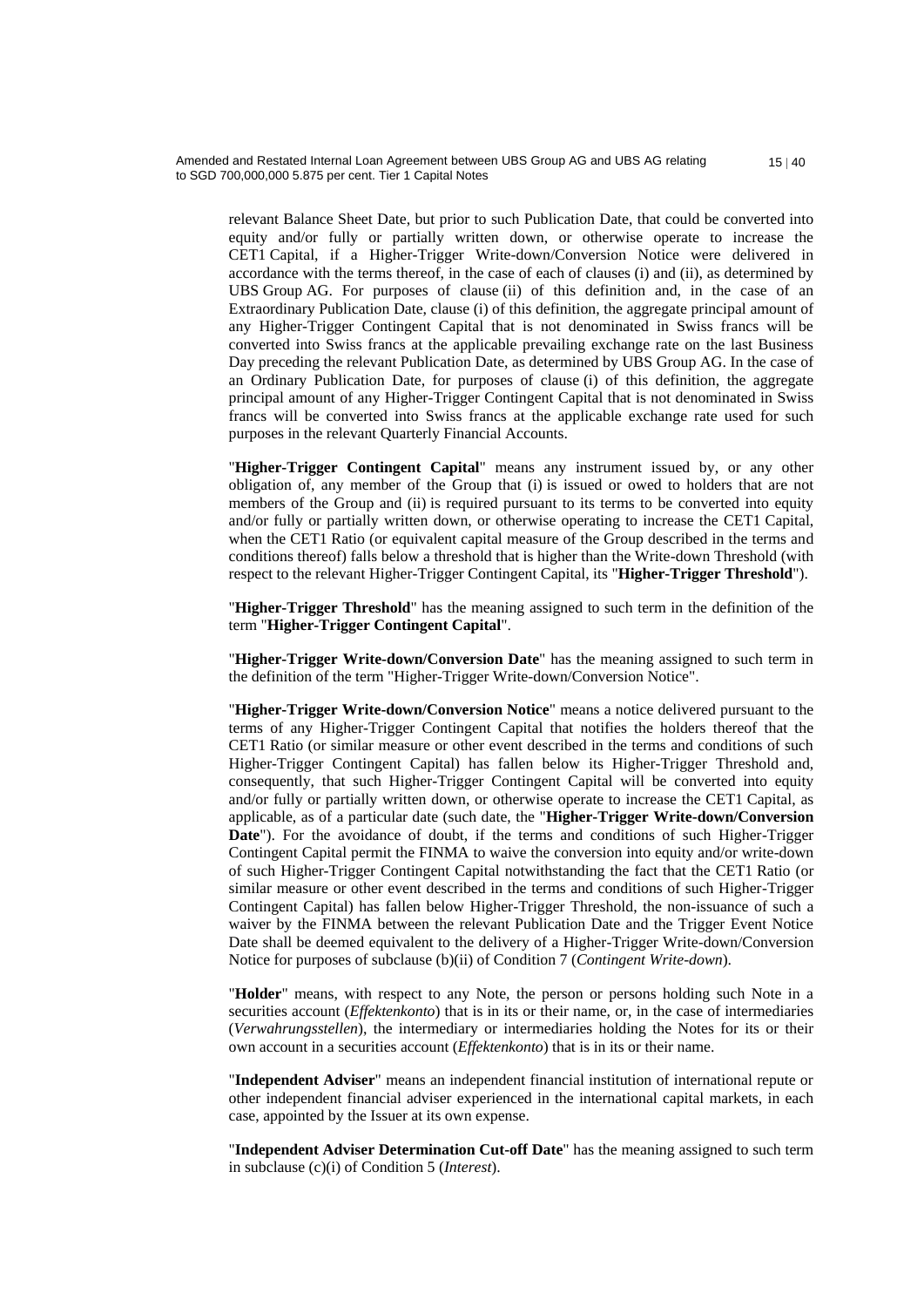"**Interest Payment Date**" has the meaning assigned to such term in subclause (a)(ii) of Condition 5 (*Interest*).

"**Interest Period**" means each period beginning on (and including) an Interest Payment Date (or, in the case of the first Interest Period, the Issue Date) and ending on (but excluding) the next Interest Payment Date.

"**Interest Rate**" means the Fixed Interest Rate and/or Reset Interest Rate, as the case may be.

"**Intermediary**" has the meaning assigned to such term in clause (b) of Condition 2 (*Amount and Denomination; Form and Transfer*).

"**Intermediated Securities**" has the meaning assigned to such term in clause (b) of Condition 2 (*Amount and Denomination; Form and Transfer*).

"**Issue Date**" means 28 November 2018.

"**Issuer**" means UBS Group AG in its capacity as issuer of the Notes.

"**Issuer Substitution Effective Date**" means 11 October 2019, which is the date on which UBS Group Funding (Switzerland) AG substituted UBS Group AG for itself as principal debtor under the Notes pursuant to and in accordance with clause (a) of Condition 14 (*Issuer Substitution*).

"**Junior Obligations**" means (i) all classes of share capital and participation securities (if any) of the Issuer and (ii) all other obligations of the Issuer that rank, or are expressed to rank, junior to claims in respect of the Notes and/or any Parity Obligation.

"**Margin**" means 3.605 per cent. per annum.

"**National Regulations**" means, at any time, (i) the Swiss national banking and capital adequacy laws, and (ii) the capital adequacy regulations promulgated by the Swiss Federal Council (*Bundesrat*) or the FINMA and the interpretation thereof by the FINMA or any other competent Swiss authority, in the case of each of clauses (i) and (ii), directly applicable to UBS Group AG (and/or, if different, the Group Holding Company) and/or the Group at such time.

"**New Residence**" has the meaning assigned to such term in subclause (a)(i)(E) of Condition 14 (*Issuer Substitution*).

"**Notes**" means the SGD 700,000,000 5.875 per cent. Tier 1 Capital Notes issued by the Issuer on the Issue Date.

"**Ordinary Publication Date**" means each Business Day on which Quarterly Financial Accounts are published.

"**Ordinary Shares**" means the registered ordinary shares of UBS Group AG.

"**Ordinary Trigger Event Notice Date**" has the meaning assigned to such term in subclause (b)(i) of Condition 7 (*Contingent Write-down*).

"**Original Guarantee**" means the guarantee dated as of the Issue Date, issued by UBS Group AG for the benefit of the Holders and governed by Swiss law, pursuant to which UBS Group AG, among other things, irrevocably and unconditionally guaranteed to the Holders, pursuant to article 111 of the Swiss Code and on a subordinated basis corresponding *mutatis mutandis* to Condition 3 (*Status and Subordination*), the due and punctual payment of principal and interest and all other amounts due and payable under, or in respect of, the Notes upon receipt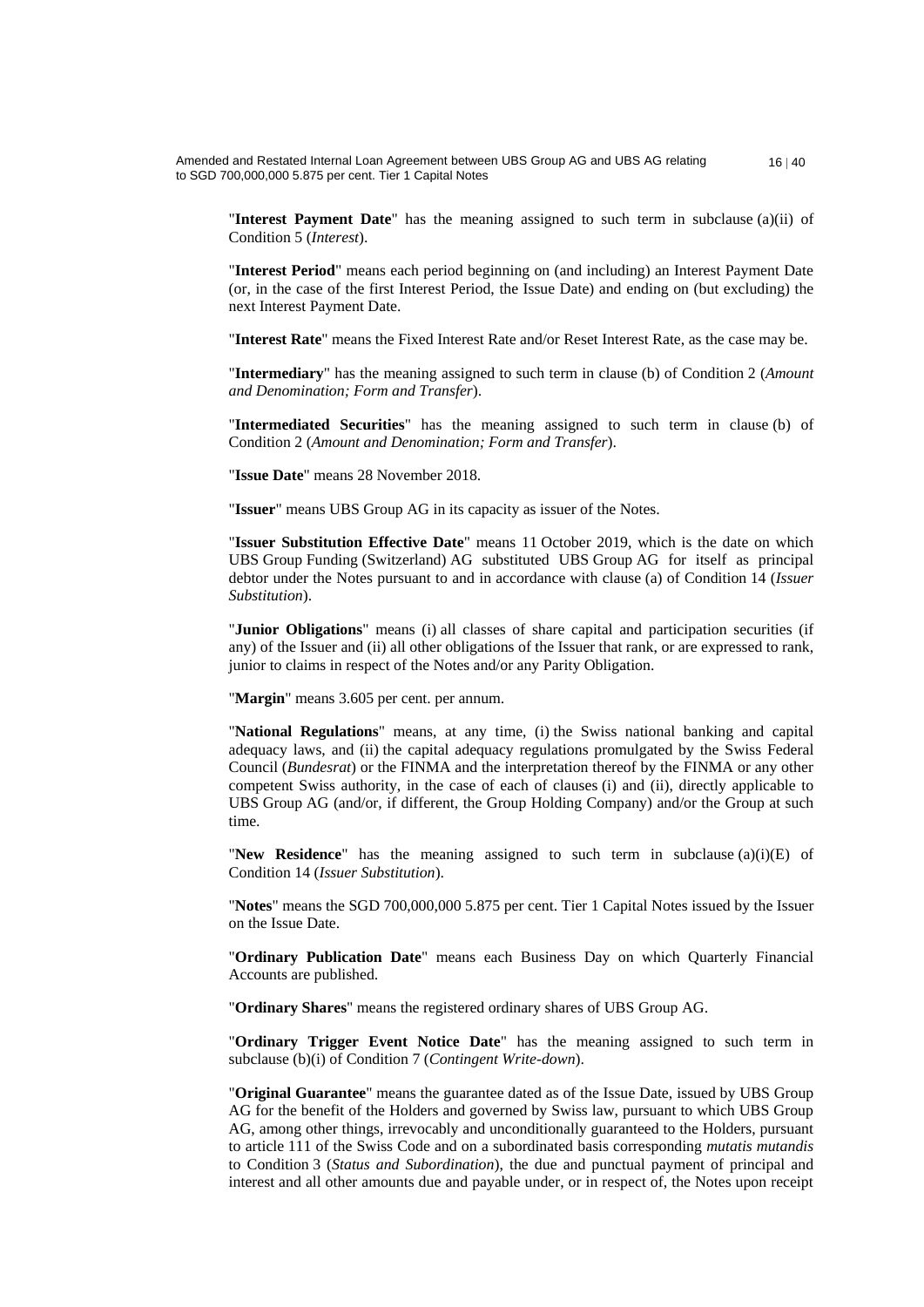of the written request for payment of the relevant amount, and which guarantee ceased to exist upon the Issuer Substitution Effective Date.

"**Parity Obligations**" means (i) all obligations of the Issuer in respect of Tier 1 Instruments (excluding any such obligations that rank, or are expressed to rank, junior to claims in respect of the Notes), and (ii) any other securities or obligations (including, without limitation, any guarantee, credit support agreement or similar undertaking) of the Issuer that rank, or are expressed to rank, *pari passu* with claims in respect of the Notes and/or any Parity Obligation.

"**Paying Agent**" has the meaning assigned to such term in clause (b) of Condition 8 (*Payments*).

"**Payment Business Day**" means a day (other than a Saturday or a Sunday) on which commercial banks and foreign exchange markets settle payments and are open for general business (including, without limitation, dealing in foreign exchange and foreign currency deposits) in London and Singapore.

#### "**Permitted Transactions**" means:

- (a) repurchases, redemptions or other acquisitions of any Ordinary Shares in connection with (x) any employment contract, benefit plan or similar arrangement with, or for the benefit of, any employees, officers, directors or consultants of any member of the Group,  $(y)$  a dividend reinvestment or shareholder share purchase plan or  $(z)$  the issuance of any Ordinary Shares (or securities convertible into, or exercisable for, Ordinary Shares) as consideration for an acquisition consummated by any member of the Group;
- (b) market-making in Ordinary Shares as part of the securities business of any member of the Group;
- (c) purchases of fractional interests in any Ordinary Shares pursuant to the conversion or exchange provisions of (x) such Ordinary Shares or (y) any security convertible into, or exercisable for, Ordinary Shares;
- (d) redemptions or repurchases of Ordinary Shares pursuant to any shareholders' rights plan; and
- (e) distributions in cash or in kind on, or repurchases, redemptions or other acquisitions of, any Ordinary Shares as a part of any solvent reorganisation, reconstruction, amalgamation or merger of any member of the Group, so long as such member (or the successor entity resulting from such reorganisation, reconstruction, amalgamation or merger) continues to be a member of the Group.

"**Principal Paying Agent**" means UBS AG, in its capacity as principal paying agent for the Notes, and includes any successor Principal Paying Agent appointed in accordance with the terms of the Agency Agreement.

"**Public Sector**" means the government of, or a governmental agency or the central bank in, the country of incorporation of the Group Holding Company.

"**Publication Date**" means an Ordinary Publication Date or an Extraordinary Publication Date, as the case may be.

"**Quarterly Financial Accounts**" means (i) the financial statements of the Group (including, without limitation, the notes thereto) in respect of a financial quarter published by the Group Holding Company, which have been reviewed by the Auditor in accordance with the International Standards on Auditing; *provided, however*, that, if the financial statements of the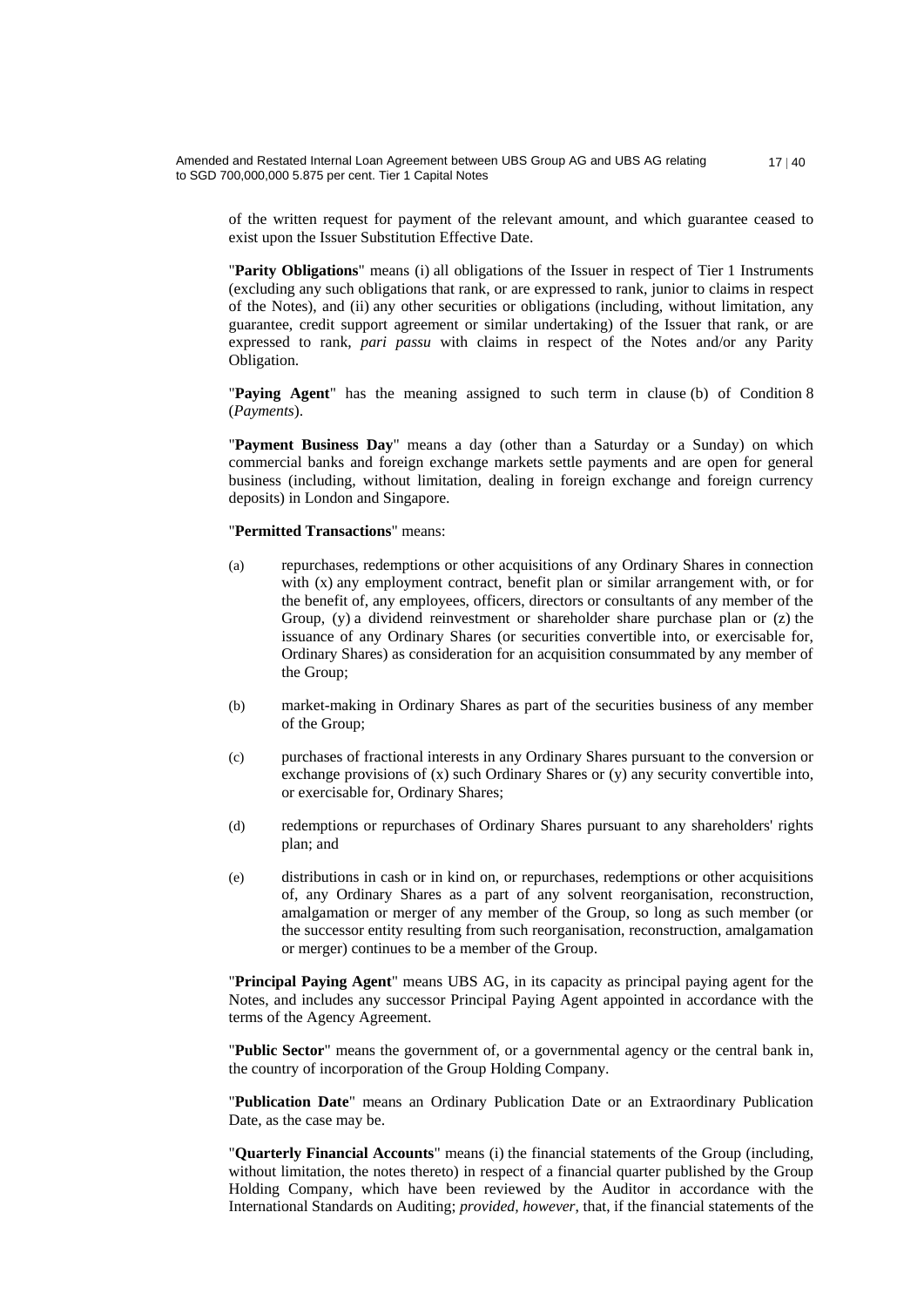Group in respect of the last quarter of any year are not so reviewed, the term "Quarterly Financial Accounts" in respect of such quarter will mean instead the annual financial statements of the Group (including, without limitation, the notes thereto) in respect of such year, which have been audited by the Auditor in accordance with the International Standards on Auditing and are published in the annual report of the Group Holding Company for such year, or (ii) in the event that the Group does not publish quarterly financial statements as described in clause (i) of this definition, the financial disclosures published by the Group pursuant to and in compliance with FINMA Circular 2016/01 "Capital Adequacy Disclosures Banks", as amended from time to time, or pursuant to and in compliance with any successor circular or regulation applicable to the Group Holding Company, *provided* that such financial disclosures are published for each financial quarter and the interim earnings included in such disclosures have been reviewed by the Auditor in accordance with International Standards on Auditing.

"**Redemption Date**" has the meaning assigned to such term in subclause (e)(i) of Condition 6 (*Redemption and Purchase*).

"**Redemption Notice**" has the meaning assigned to such term in subclause (e)(i) of Condition 6 (*Redemption and Purchase*).

"**Reference Rate**" means, in relation to a Reset Interest Period and the Reference Rate Determination Date in relation to such Reset Interest Period:

- (a) the rate appearing under the column headed "ASK" for a maturity of five years that appears under the caption "*Tullett Prebon – Rates – Interest Rate Swaps – Asia Pac – SGD*" on the Relevant Page as of the Relevant Time on such Reference Rate Determination Date; or
- (b) if such rate does not appear on the Relevant Page at the Relevant Time on such Reference Rate Determination Date, the Reset Reference Bank Rate on such Reference Rate Determination Date.

"**Reference Rate Determination Date**" means, in relation to a Reset Interest Period, the day falling two Business Days prior to the Reset Date on which such Reset Interest Period commences.

"**Regulatory Event**" has the meaning assigned to such term in subclause (d)(ii) of Condition 6 (*Redemption and Purchase*).

"**Relevant Accounts**" means, in respect of any Interest Payment Date, the most recently published audited unconsolidated annual financial statements of UBS Group AG prepared in accordance with the Swiss Code.

"**Relevant Date**" means, with respect to any payment, (i) the date on which such payment first becomes due under the Notes (the "**Scheduled Due Date**"), or (ii) if the full amount of the money payable on the Scheduled Due Date has not been received by the Principal Paying Agent on or before the Scheduled Due Date, the date on which the full amount of the money due on the Scheduled Due Date has been received by the Principal Paying Agent.

"**Relevant Page**" means Bloomberg Screen TPIS or such other page as may replace it on Bloomberg or, as the case may be, on such other information service that may replace Bloomberg, in each case, as may be nominated by the person providing or sponsoring the information appearing there for the purpose of displaying rates comparable to the Reference Rate.

"**Relevant Time**" means 11:00 a.m. (London time).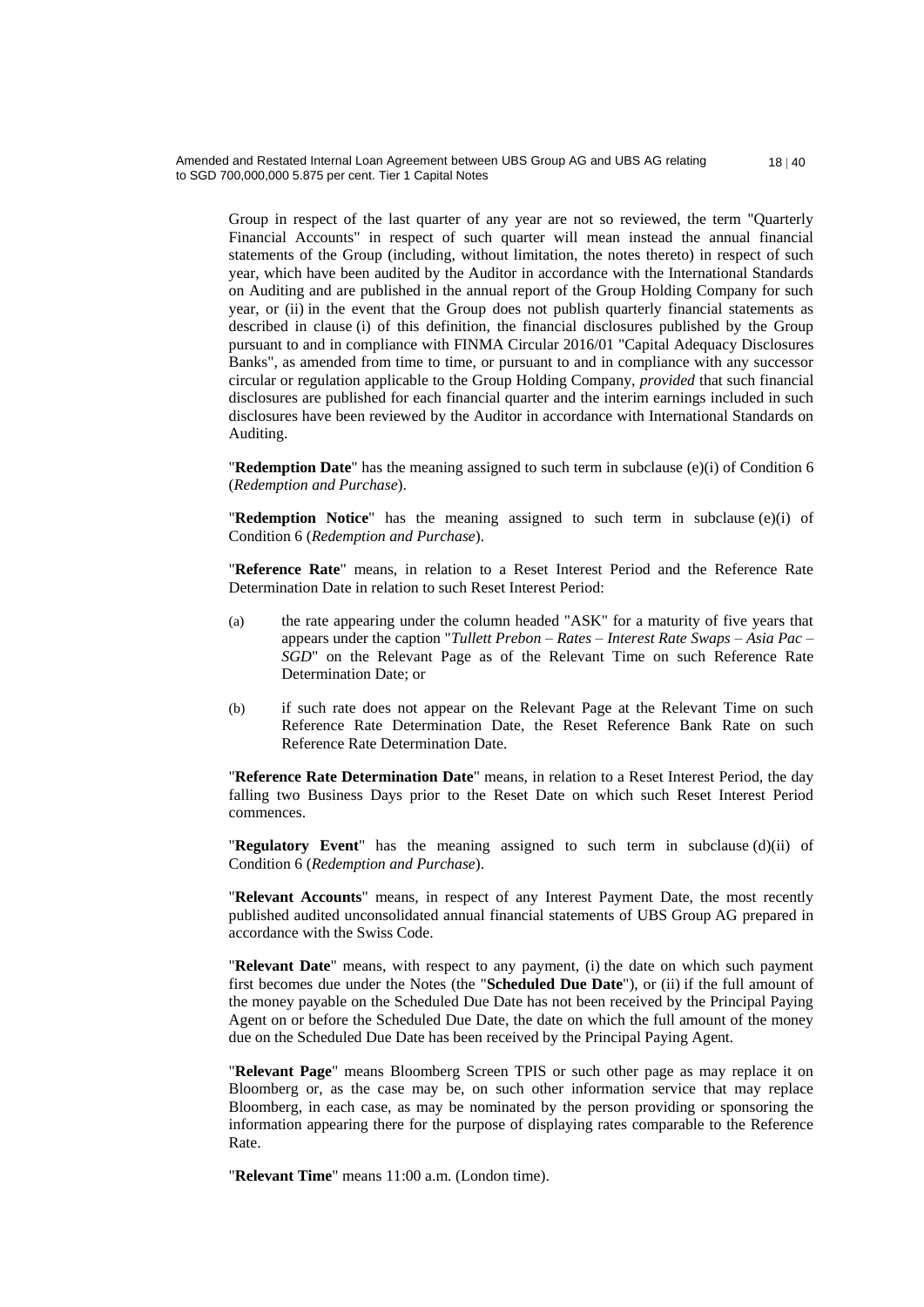"**Relevant Swiss Issuer**" means, at any time, any bank, or any member of a banking group (including, without limitation, the Group), that is subject to a Going-Concern LR Requirement and a Going-Concern RWA Requirement at such time.

"**Reset Date**" means the First Call Date and each day which falls on the fifth anniversary of the immediately preceding Reset Date.

"**Reset Interest Amount**" has the meaning assigned to such term in clause (b) of Condition 5 (*Interest*).

"**Reset Interest Period**" means each period from (and including) any Reset Date and ending on (but excluding) the next Reset Date.

"**Reset Interest Rate**" means, in relation to any Reset Interest Period, the sum of the Margin and the Reference Rate in relation to such Reset Interest Period.

"**Reset Reference Bank Rate**" means, in relation to a Reset Interest Period and the Reference Rate Determination Date in relation to such Reset Interest Period, the percentage rate determined by the Calculation Agent as follows:

- (a) the Calculation Agent will request the principal Singapore offices of each of the Reset Reference Banks to provide it with such Reset Reference Bank's swap offer rates for a duration of five years at close of business in Singapore on the Business Day immediately following the Reference Rate Determination Date; and
- (b) if at least three quotations are provided, the Reset Reference Bank Rate will be the arithmetic mean of the quotations provided, eliminating the highest quotation (or, in the event of equality, one of the highest) and the lowest quotation (or, in the event of equality, one of the lowest);
- (c) if only two quotations are provided, the Reset Reference Bank Rate will be the arithmetic mean of the quotations provided; and
- (d) if only one quotation is provided, the Reset Reference Bank Rate will be the quotation provided; and
- (e) if no quotations are provided, the Reset Reference Bank Rate for the relevant Reset Interest Period will be (i) in the case of each Reset Interest Period other than the Reset Interest Period commencing on the First Call Date, the Reference Rate in respect of the immediately preceding Reset Interest Period, or (ii) in the case of the Reset Interest Period commencing on the First Call Date, 2.270 per cent. per annum.

"**Reset Reference Banks**" means five major banks in the Singapore interbank market, as selected by the Issuer after consultation with the Calculation Agent.

"**Reviewed Interim Measurement**" means an interim measurement of the CET1 Ratio, with respect to which the Auditor has performed procedures in accordance with the International Standard on Related Services (and relevant Swiss standards and practices) applicable to agreed-upon procedures engagements.

"**Scheduled Due Date**" has the meaning assigned to such term in the definition of the term "Relevant Date".

"**Senior Obligations**" means all obligations of the Issuer that are unsubordinated or that are subordinated and do not constitute either Junior Obligations or Parity Obligations.

"**SGD**" means Singapore dollars.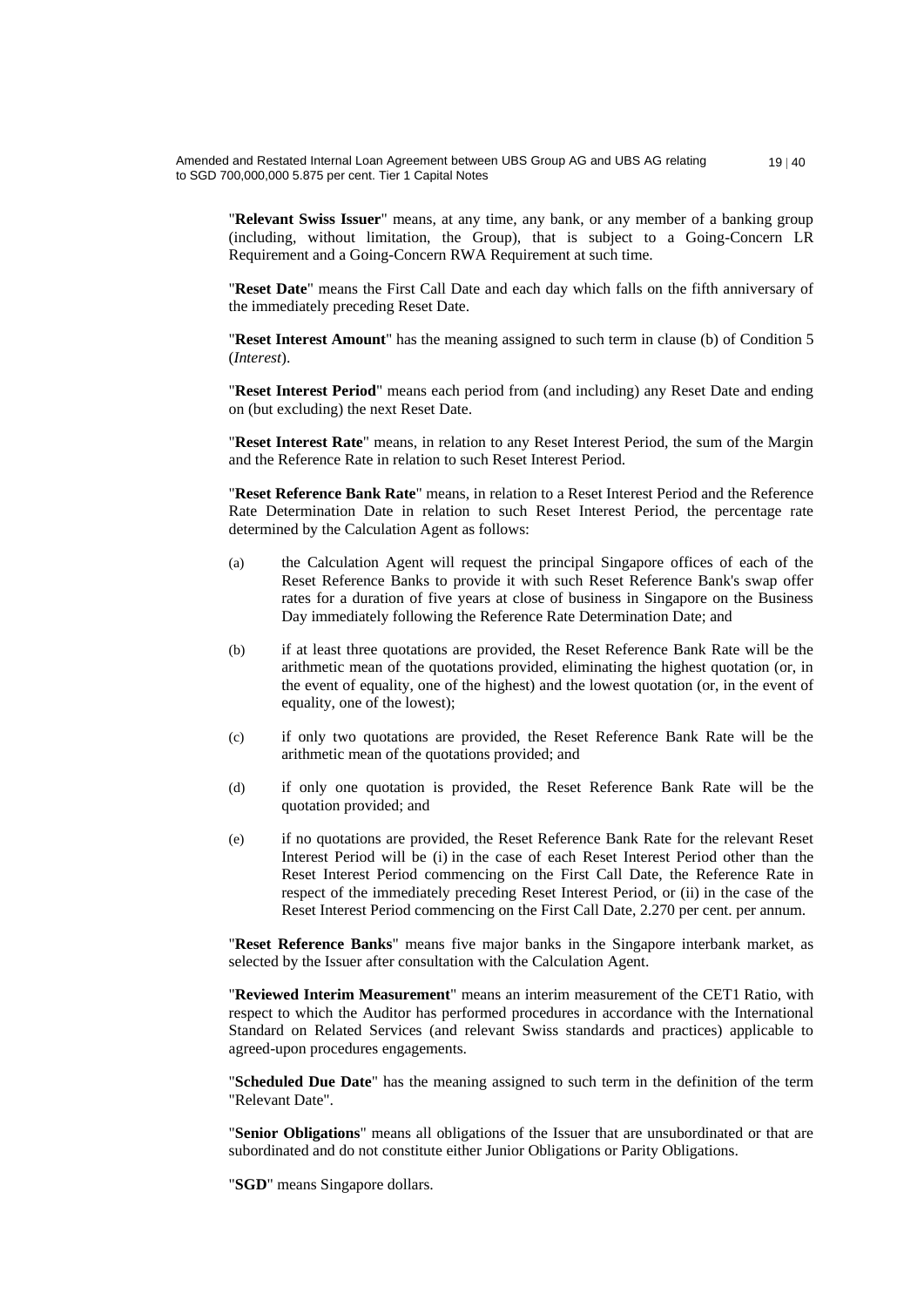"**Substitute Issuer**" has the meaning assigned to such term in subclause (a)(i) of Condition 14 (*Issuer Substitution*).

"**Substitution Documents**" has the meaning assigned to such term in subclause (a)(i)(D) of Condition 14 (*Issuer Substitution*).

"**Substitution or Amendment Effective Date**" has the meaning assigned to such term in subclause (a)(iii) of Condition 12 (*Substitution and Amendment*).

"**Substitution or Amendment Notice**" has the meaning assigned to such term in subclause (a)(iii) of Condition 12 (*Substitution and Amendment*).

"**Swiss Code**" means the Swiss Code of Obligations, as amended from time to time.

"**Tax Event**" has the meaning assigned to such term in subclause (c)(ii) of Condition 6 (*Redemption and Purchase*).

"**Tax Jurisdiction**" means Switzerland.

"**Taxes**" has the meaning assigned to such term in clause (a) of Condition 9 (*Taxation*).

"**Tier 1 Capital**" means Additional Tier 1 Capital or any item that qualifies as common equity tier 1 capital pursuant to National Regulations.

"**Tier 1 Instruments**" means any and all (i) securities or other obligations (other than Tier 1 Shares) issued by UBS Group AG or (ii) shares, securities, participation securities or other obligations (other than Tier 1 Shares) issued by a subsidiary of UBS Group AG and having the benefit of a guarantee, credit support agreement or similar undertaking of UBS Group AG, each of which shares, securities, participation securities or other obligations described in clauses (i) and (ii) of this definition qualify, or are issued in respect of a security that qualifies, as Tier 1 Capital of the Group and/or UBS Group AG (without regard to quantitative limits on such capital) on a consolidated (*Finanzgruppe*) or on an unconsolidated (*Einzelinstitut*) basis.

"**Tier 1 Shares**" means all classes of share capital and participation certificates (if any) of UBS Group AG or any subsidiary of UBS Group AG that qualify as common equity tier 1 capital of the Group and/or UBS Group AG under National Regulations on a consolidated (*Finanzgruppe*) or on an unconsolidated (*Einzelinstitut*) basis.

"**Trigger Breach Determination Date**" has the meaning assigned to such term in subclause (b)(i) of Condition 7 (*Contingent Write-down*).

"**Trigger CET1 Ratio**" means, as of any Publication Date, (i) the sum of (x) the CET1 Capital as of the relevant Balance Sheet Date and (y) the Higher-Trigger Amount as of such Publication Date, divided by (ii) the BIS Risk Weighted Assets as of the relevant Balance Sheet Date, expressed as a percentage.

"**Trigger Event**" has the meaning assigned to such term in subclause (a)(ii) of Condition 7 (*Contingent Write-down*).

"**Trigger Event Notice Date**" means an Ordinary Trigger Event Notice Date or an Extraordinary Trigger Event Notice Date, as the case may be.

"**Trigger Event Write-down Date**" has the meaning assigned to such term in the definition of the term "**Trigger Event Write-down Notice**".

"**Trigger Event Write-down Notice**" means, with respect to any Publication Date, a notice  $(i)$  stating that  $(x)$  the Trigger CET1 Ratio as of such Publication Date is less than the Write-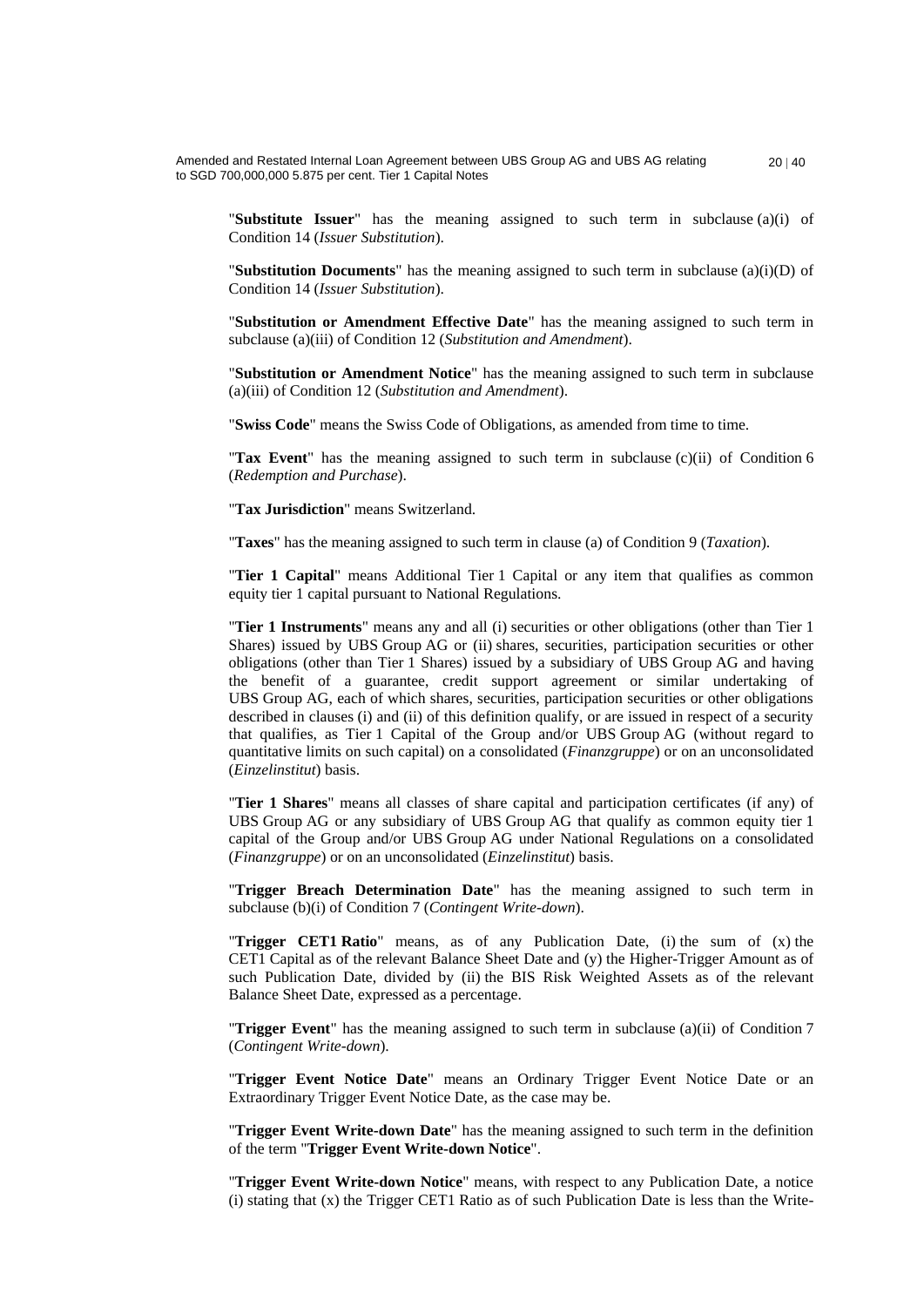down Threshold, and (y) a Contingent Write-down will take place and (ii) specifying the date on which the Contingent Write-down will take place, which date shall, subject to postponement pursuant to subclause (b)(ii) of Condition 7 (*Contingent Write-down*), be no later than ten Business Days after the date of such notice (the "**Trigger Event Write-down Date**").

"**Viability Event**" has the meaning assigned to such term in subclause (c)(ii) of Condition 7 (*Contingent Write-down*).

"**Viability Event Write-down Date**" has the meaning assigned to such term in subclause (c)(i) of Condition 7 (*Contingent Write-down*).

"**Viability Event Write-down Notice**" has the meaning assigned to such term in subclause (c)(ii) of Condition 7 (*Contingent Write-down*).

"**Write-down Date**" means, with respect to any Contingent Write-down, the Trigger Event Write-down Date or Viability Event Write-down Date, as applicable.

"**Write-down Notice**" means, with respect to any Contingent Write-down, the relevant Trigger Event Write-down Notice or Viability Event Write-down Notice, as applicable.

"**Write-down Notice Date**" means, with respect to any Contingent Write-down, the date of the relevant Write-down Notice.

"**Write-down Threshold**" means 7 per cent.

#### 2. **AMOUNT AND DENOMINATION; FORM AND TRANSFER**

(a) Amount and denomination

The initial aggregate principal amount of the Notes will be SGD 700,000,000. The Notes will be issued to Holders in minimum denominations of SGD 250,000 and integral multiples of SGD 250,000 in excess thereof. The principal amount of the Notes may be written down in the circumstances and in the manner described in Condition 7 (*Contingent Write-down*). The Notes may only be held and transferred in minimum denominations of SGD 250,000 and integral multiples of SGD 250,000 in excess thereof.

# (b) Uncertificated securities

The Notes are issued in uncertificated form as uncertificated securities (*Wertrechte*) in accordance with article 973c of the Swiss Code. The uncertificated securities (*Wertrechte*) will be created by the Issuer by means of a registration in its register of uncertificated securities (*Wertrechtebuch*). Such uncertificated securities will then be entered into the main register (*Hauptregister*) of SIX SIS Ltd or any other intermediary in Switzerland recognised for such purposes by SIX Swiss Exchange Ltd (SIX SIS Ltd or any such other intermediary, the "**Intermediary**"). Once the uncertificated securities are registered in the main register (*Hauptregister*) of the Intermediary and entered into the accounts of one or more participants of the Intermediary, the Notes will constitute intermediated securities (*Bucheffekten*) within the meaning of the Swiss Federal Intermediated Securities Act (*Bucheffektengesetz*) ("**Intermediated Securities**").

So long as the Notes are Intermediated Securities, the Notes may only be transferred by the entry of the transferred Notes in a securities account of the transferee.

The records of the Intermediary will determine the number of Notes held through each participant in the Intermediary.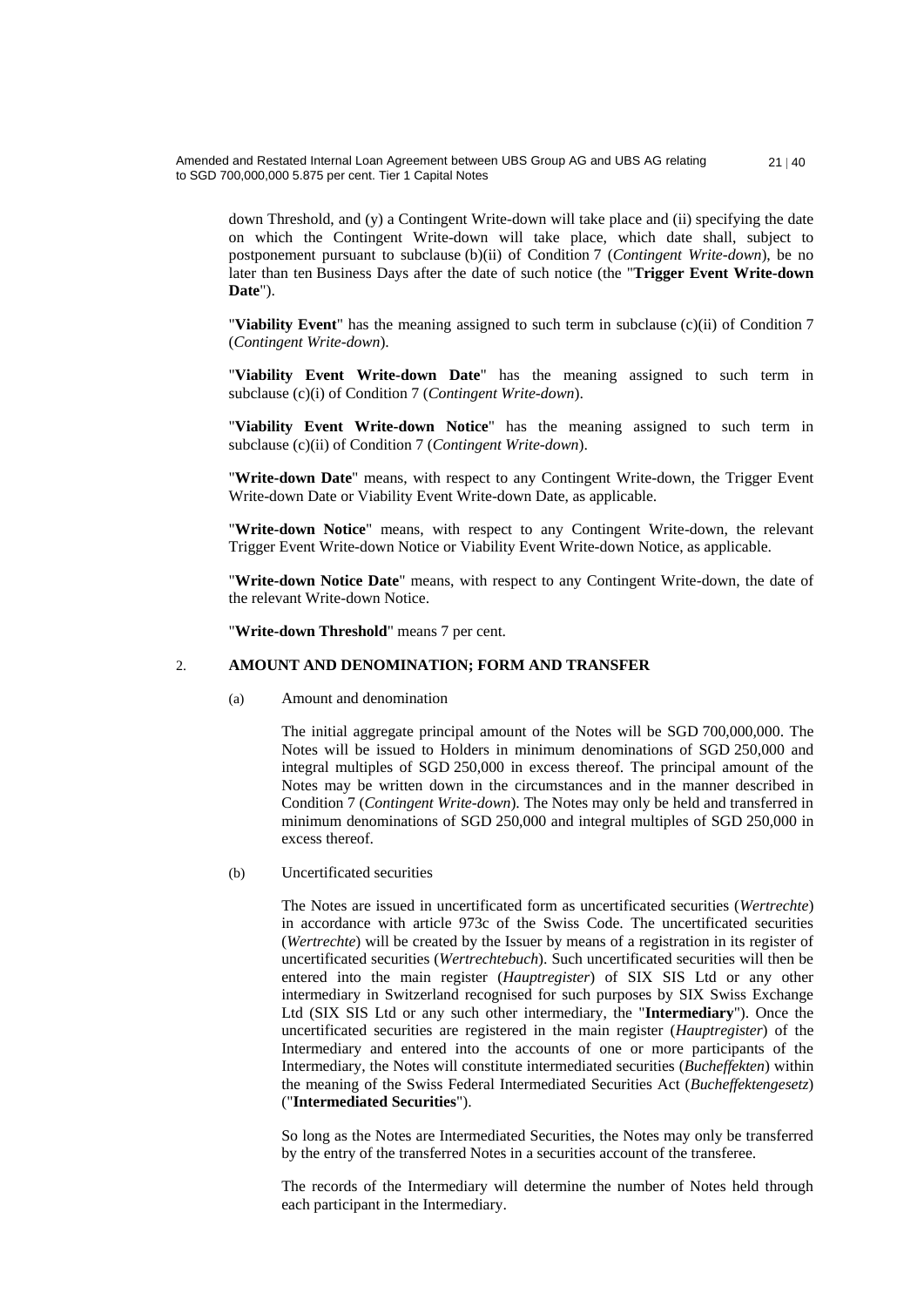> Neither the Issuer nor any Holder nor any other person shall at any time have the right to effect or demand the conversion of the uncertificated securities (*Wertrechte*) into, or the delivery of, a global note (*Globalurkunde*) or definitive Notes (*Wertpapiere*).

#### 3. **STATUS AND SUBORDINATION**

(a) Status

The Notes constitute direct, unsecured and subordinated obligations of the Issuer and rank *pari passu* and without any preference among themselves. The rights and claims of the Holders against the Issuer under the Notes are subordinated as described in clause (b) of this Condition 3.

(b) Subordination

In the event of (i) a Bankruptcy Event or (ii) an order being made, or an effective resolution being passed, for the liquidation or winding-up of the Issuer (except, in any such case, a solvent liquidation or winding-up of the Issuer solely for the purposes of a reorganisation, reconstruction or amalgamation of the Issuer or the substitution in place of the Issuer of a successor in business to the Issuer, the terms of which reorganisation, reconstruction, amalgamation or substitution (x) have previously been approved by a valid resolution of the Holders and (y) do not provide that the Notes shall become redeemable in accordance with these Terms and Conditions), the rights and claims of the Holders against the Issuer in respect of or arising under (including, without limitation, any damages awarded for breach of any obligation under) the Notes will, subject to any obligations that are mandatorily preferred by law, rank (A) junior to the rights and claims of all holders of Senior Obligations, (B) *pari passu* with the rights and claims of holders of Parity Obligations and (C) senior to the rights and claims of holders of Junior Obligations.

(c) Claims subject to a Contingent Write-down

Any claim of any Holder in respect of or arising under the Notes (including, without limitation, any claim in relation to any unsatisfied payment obligation of the Issuer subject to enforcement by any Holder pursuant to Condition 11 (*Events of Default*) or in relation to the occurrence of any other Event of Default) will be subject to, and superseded by, clause (d) of Condition 7 (*Contingent Write-down*), irrespective of whether the relevant Write-down Notice has been given prior to or after the occurrence of an Event of Default or any other event.

### 4. **[RESERVED]**

#### 5. **INTEREST**

- (a) Interest Payment Dates
	- (i) Subject to Condition 7 (*Contingent Write-down*) and clause (i) of this Condition 5, the Notes will bear interest on their principal amount (A) from (and including) the Issue Date to (but excluding) the First Call Date, at the Fixed Interest Rate, and (B) thereafter, at the applicable Reset Interest Rate.
	- (ii) Subject to Condition 7 (*Contingent Write-down*) and clause (j) of this Condition 5, interest on the Notes will be payable semi-annually in arrear on 28 May and 28 November of each year (each, an "**Interest Payment Date**"), commencing on 28 May 2019.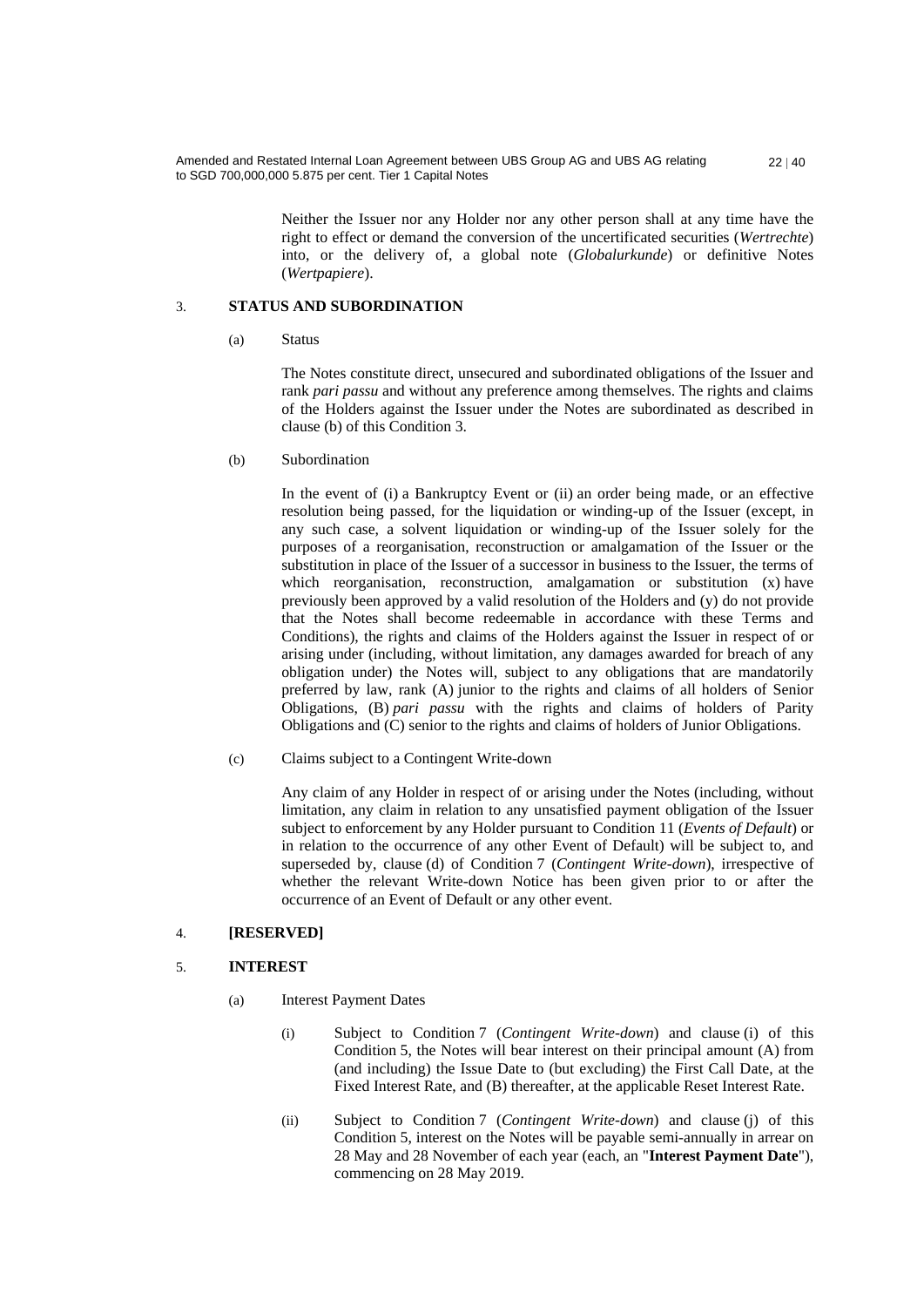(b) Determination of Reference Rate in relation to a Reset Interest Period

With respect to each Reset Interest Period and subject to clause (c) of this Condition 5, the Calculation Agent will, as soon as practicable after the Relevant Time on the Reference Rate Determination Date in relation to such Reset Interest Period, determine the Reference Rate and the Reset Interest Rate for such Reset Interest Period and calculate the amount of interest payable per Calculation Amount on the Interest Payment Date in relation to each Interest Period falling in such Reset Interest Period (each, a "**Reset Interest Amount**").

(c) Benchmark replacement

If the Issuer (in consultation with the Calculation Agent) determines prior to any Reference Rate Determination Date that the rate referred to in clause (a) of the definition of Reference Rate (the "**Existing Benchmark Rate**") has been discontinued, then the following provisions shall apply (subject to the subsequent operation of this clause (c)):

- (i) the Issuer shall use reasonable endeavours to appoint an Independent Adviser to determine in the Independent Adviser's discretion, in accordance with subclause (iv) below, an alternative rate (the "**Alternative Benchmark Rate**") no later than three Business Days prior to the Reference Rate Determination Date relating to the next succeeding Reset Interest Period (such Business Day, the "**Independent Adviser Determination Cut-off Date**", and such next succeeding Reset Interest Period, the "**Affected Reset Interest Period**") for purposes of determining the Reference Rate in respect of the Affected Reset Interest Period and all Reset Interest Periods thereafter;
- (ii) if prior to the Independent Adviser Determination Cut-off Date the Issuer is unable to appoint an Independent Adviser or the Independent Adviser appointed by the Issuer fails to determine an Alternative Benchmark Rate in accordance with subclause (iv) below, then the Issuer (in consultation with the Calculation Agent) may determine in its discretion, in accordance with subclause (iv) below, the Alternative Benchmark Rate for purposes of determining the Reference Rate in respect of the Affected Reset Interest Period and all Reset Interest Periods thereafter;
- (iii) if subclause (ii) above applies and the Issuer is unable or unwilling to determine the Alternative Benchmark Rate prior to the Reference Rate Determination Date relating to the Affected Reset Interest Period in accordance with subclause (iv) below, the Reference Rate in respect of the Affected Reset Interest Period shall be equal to the Reference Rate in respect of the immediately preceding Reset Interest Period (or, if there is no preceding Reset Interest Period, the Reset Interest Rate applicable to the Affected Reset Interest Period will be equal to the Fixed Interest Rate); *provided, however,* that, if this subclause (iii) applies to the Affected Reset Interest Period, the Reset Interest Rate for all succeeding Reset Interest Periods shall be the Reset Interest Rate applicable to the Affected Reset Interest Period as determined in accordance with this subclause (iii) unless (A) the Issuer, in its sole discretion, elects to determine an Alternative Benchmark Rate in respect of any such succeeding Reset Interest Period and all Reset Interest Periods thereafter in accordance with the processes set out in this clause (c), and (B) an Alternative Benchmark Rate is so determined;
- (iv) in the case of any determination of an Alternative Benchmark Rate pursuant to subclause (i) or (ii) above, the Alternative Benchmark Rate shall be such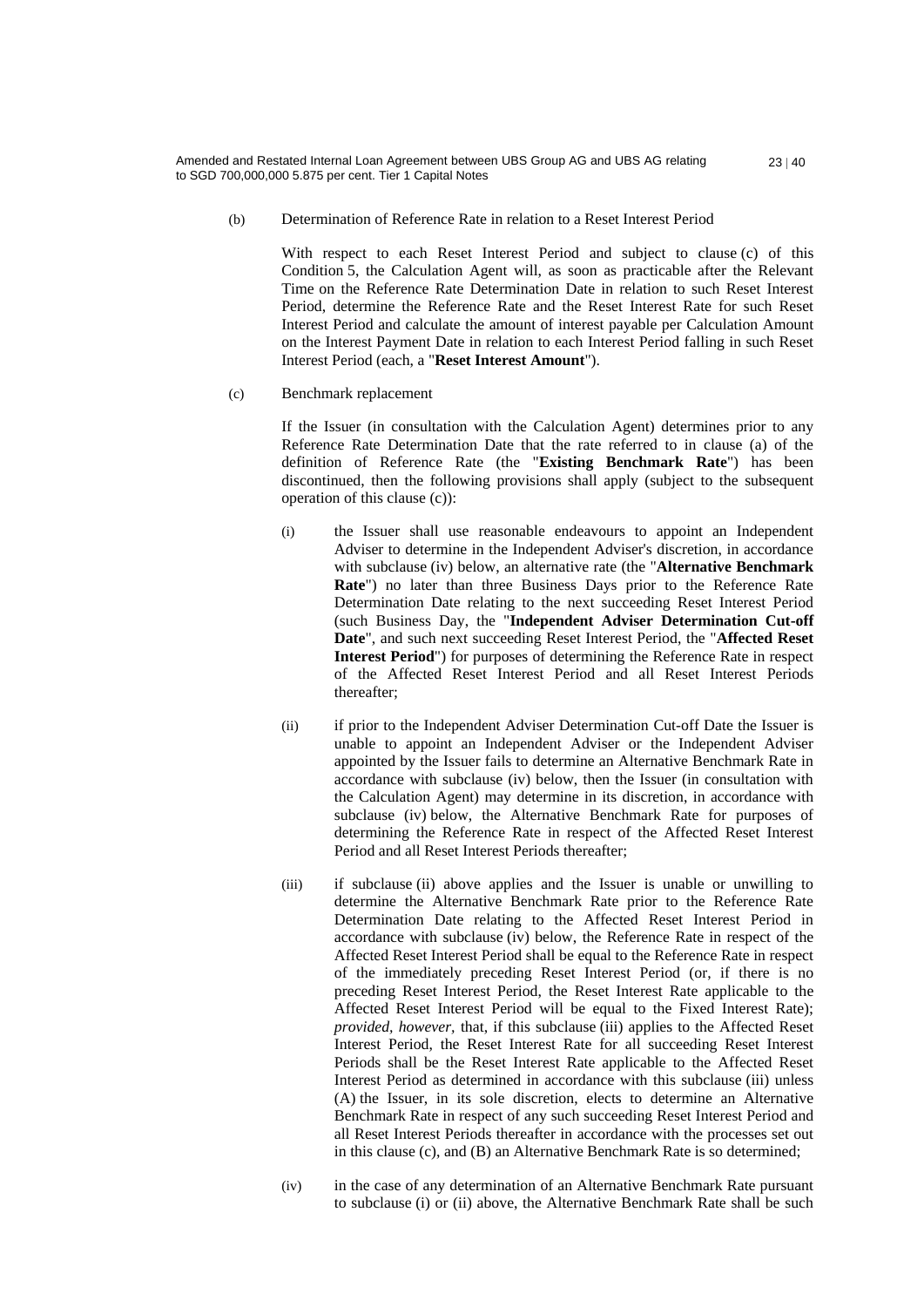rate as the Independent Adviser or the Issuer (in consultation with the Calculation Agent and acting in good faith and a commercially reasonable manner), as applicable, determines in its reasonable discretion has replaced the Existing Benchmark Rate in customary market usage, or, if the Independent Adviser or the Issuer, as applicable, determines in its reasonable discretion that there is no such rate, such other rate as the Independent Adviser or the Issuer (in consultation with the Calculation Agent and acting in good faith and a commercially reasonable manner) determines in its reasonable discretion is most comparable to the Existing Benchmark Rate; and

 $24 | 40$ 

- (v) if the Independent Adviser or the Issuer determines an Alternative Benchmark Rate in accordance with the above provisions of this clause (c),
	- (A) the Independent Adviser (in the case of subclause (2) below, in consultation with the Issuer) or the Issuer (as the case may be) shall also, following consultation with the Calculation Agent, determine in its reasonable discretion (1) the method for obtaining the Alternative Benchmark Rate, including the screen page on or source from which the Alternative Benchmark Rate appears or is obtained (the "**Alternative Relevant Page**"), and the time at which the Alternative Benchmark Rate appears on, or is obtained from, the Alternative Relevant Page (the "**Alternative Relevant Time**"), (2) whether to apply an Adjustment Spread to the Alternative Benchmark Rate and, if so, the Adjustment Spread, which Adjustment Spread must be recognised or acknowledged as being in customary market usage in international debt capital markets transactions that reference the Existing Benchmark Rate, where such rate has been replaced by the Alternative Benchmark Rate, and (3) any alternative method for determining the Reference Rate if such Alternative Benchmark Rate is unavailable on the relevant Reset Determination Date, which alternative method shall be consistent with any Alternative Benchmark Rate that has broad market support;
	- (B) for the Affected Reset Interest Period and all Reset Interest Periods thereafter, (1) clause (a) of the definition of Reference Rate shall be amended as contemplated in clause (b) of Condition 12 (*Substitution and Amendment*) to give effect to the determination described in subclause (A)(1) above and any Adjustment Spread determined pursuant to subclause  $(A)(2)$  above, and  $(2)$  clause (b) of the definition of Reference Rate shall be amended as contemplated in clause (b) of Condition 12 (*Substitution and Amendment*) to give effect to the determination described in subclause (A)(3) above;
	- (C) references to the Relevant Page and to the Relevant Time in these Terms and Conditions shall be deemed to be references to the Alternative Relevant Page and the Alternative Relevant Time;
	- (D) if any changes to the definitions of Day Count Fraction, Business Day, Payment Business Day and/or Reference Rate Determination Date are necessary in order to implement the amendments described in subclause (B) above and, if so, such definitions shall be amended as contemplated in clause (b) of Condition 12 (*Substitution and Amendment*) to reflect such changes; and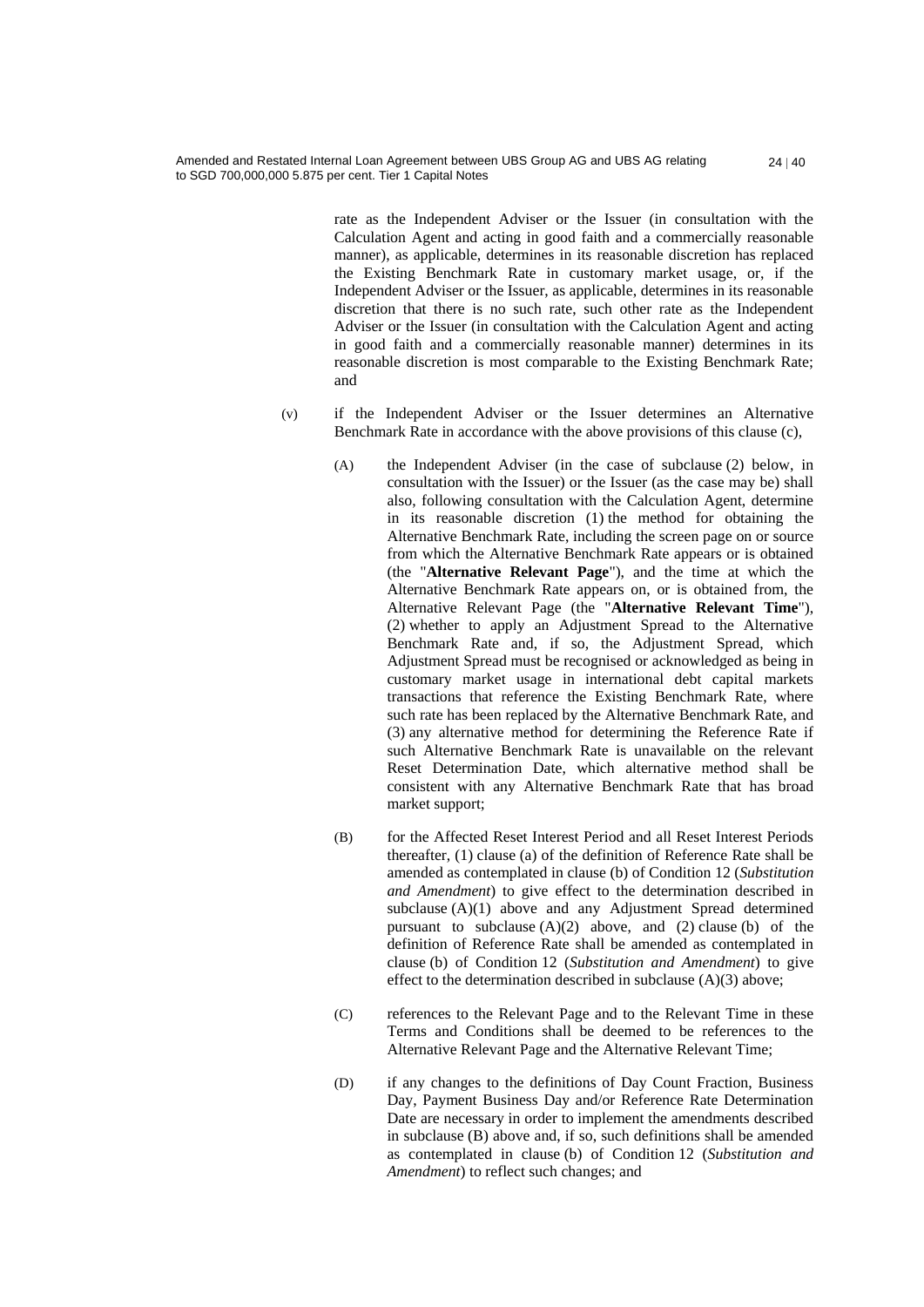- (E) the Issuer shall promptly give notice to the Holders in accordance with Condition 13 (*Notices*) specifying the Alternative Benchmark Rate (including any Adjustment Spread determined pursuant to subclause  $(A)(2)$  above), the Alternative Relevant Page, the Alternative Relevant Time, any alternative method for determining the Reference Rate described in subclause  $(A)(3)$  above, and any amendments implemented pursuant to clause (b) of Condition 12 (*Substitution and Amendment*) as described in subclause (D) above.
- (d) Publication of Reset Interest Rate and interest amount payable upon redemption

With respect to each Reset Interest Period, as soon as practicable after such determination but in any event not later than the relevant Reset Date, the Calculation Agent will cause (i) the relevant Reset Interest Rate and the relevant Reset Interest Amount determined by it, together with the Interest Payment Date in relation to each Interest Period falling in such Reset Interest Period, to be notified to the Issuer and the Paying Agents and (ii) the relevant Reset Interest Rate determined by it to be notified to any stock exchange or other relevant authority on which the Notes are at the relevant time listed and to be published in accordance with Condition 13 (*Notices*).

The Calculation Agent shall calculate any interest amount payable on the Redemption Date (if the Notes are to be redeemed pursuant to Condition 6 (*Redemption and Purchase*) and cause such interest amount to be notified to Issuer and the Paying Agents and to any stock exchange or other relevant authority on which the Notes are at the relevant time listed and to be published in accordance with Condition 13 (*Notices*) no later than two Business Days prior to the Redemption Date.

(e) Calculation of amount of interest per Calculation Amount

Subject to Condition 7 (*Contingent Write-down*) and clause (j) of this Condition 5:

- (i) the amount of interest payable per Calculation Amount on each Interest Payment Date from the Issue Date to (but excluding) the First Call Date in respect of the Notes will be calculated by:
	- (A) applying the Fixed Interest Rate to the Calculation Amount;
	- (B) multiplying the product thereof by the Day Count Fraction; and
	- (C) rounding the resulting figure to the nearest cent (half a cent being rounded upwards); and
- (ii) if interest is required to be paid in respect of a Note on any other date (including, for the avoidance of doubt, the Reset Interest Amount), the amount of interest payable per Calculation Amount will be calculated by:
	- (A) applying the applicable Interest Rate to the Calculation Amount;
	- (B) multiplying the product thereof by the Day Count Fraction; and
	- (C) rounding the resulting figure to the nearest cent (half a cent being rounded upwards).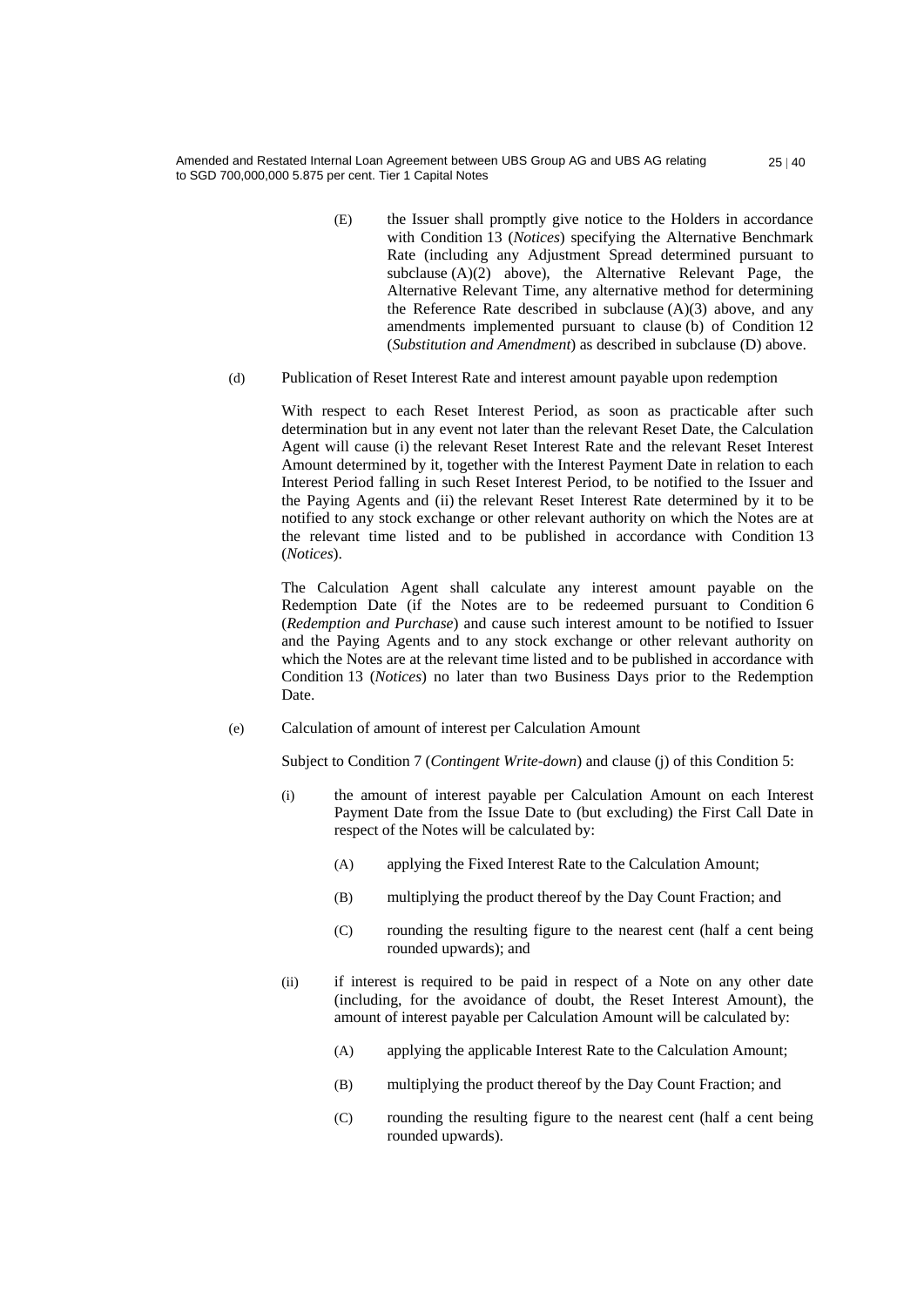(f) Calculation of amount of interest per Note

Subject to Condition 7 (*Contingent Write-down*) and clause (j) of this Condition 5, the amount of interest payable in respect of a Note will be the product of:

- (i) the amount of interest per Calculation Amount; and
- (ii) the number by which the Calculation Amount is required to be multiplied to equal the denomination of such Note.
- (g) Notifications, etc. to be final

All notifications, opinions, determinations, certificates, calculations, quotations and decisions given, expressed, made or obtained for the purposes this Condition 5, whether by the Reset Reference Banks (or any of them) or the Calculation Agent, will (in the absence of wilful default, bad faith and manifest error) be binding on the Issuer, the Calculation Agent, the Paying Agents and the Holders and (in the absence of wilful default and bad faith) no liability to the Issuer or the Holders will attach to the Reset Reference Banks (or any of them) or the Calculation Agent in connection with the exercise or non-exercise by the Calculation Agent of its powers, duties and discretions under this Condition 5.

#### (h) Calculation Agent

So long as any Note is outstanding, the Issuer will at all times maintain a Calculation Agent. If the Calculation Agent is unable or unwilling to act as such or if the Calculation Agent fails to (i) duly calculate the Reference Rate and the Reset Interest Amount for any Interest Period or the interest amount payable on the Redemption Date (if the Notes are to be redeemed pursuant to Condition 6 (*Redemption and Purchase*)) or (ii) comply with any other requirement in relation to the Notes, the Issuer shall appoint a leading bank or financial institution that is experienced in the calculations or determinations to be made by the Calculation Agent to act as such in the Calculation Agent's place. The Calculation Agent may not resign its duties without a successor having been appointed as aforesaid. Any termination or appointment of the Calculation Agent pursuant to this clause (h) shall take effect not more than 45 and not less than 30 days' after the Issuer has notified the Holders of such termination or appointment pursuant to Condition 13 (*Notices*); *provided*, *however*, that, in the case of insolvency of the Calculation Agent, such termination or appointment will take immediate effect.

- (i) Accrual of interest in the case of redemption or a Write-down Event
	- (i) Subject to Condition 7 (*Contingent Write-down*), if the Notes are to be redeemed pursuant to clause (b), (c) or (d) of Condition 6 (*Redemption and Purchase*), interest on the Notes will accrue up to (but excluding) the relevant Redemption Date, and will cease to accrue on such Redemption Date; *provided*, *however*, that if the payment with respect to any Note is improperly withheld or refused on such Redemption Date, interest will continue to accrue on the principal amount of such Note (both before and after judgment) at the relevant Interest Rate to the Relevant Date.
	- (ii) Upon the occurrence of a Write-down Event, interest on the Notes will cease to accrue and any accrued and unpaid interest as at the time of such Writedown Event (whether or not due and payable) will be written down to zero in accordance with Condition 7 (*Contingent Write-dow*n).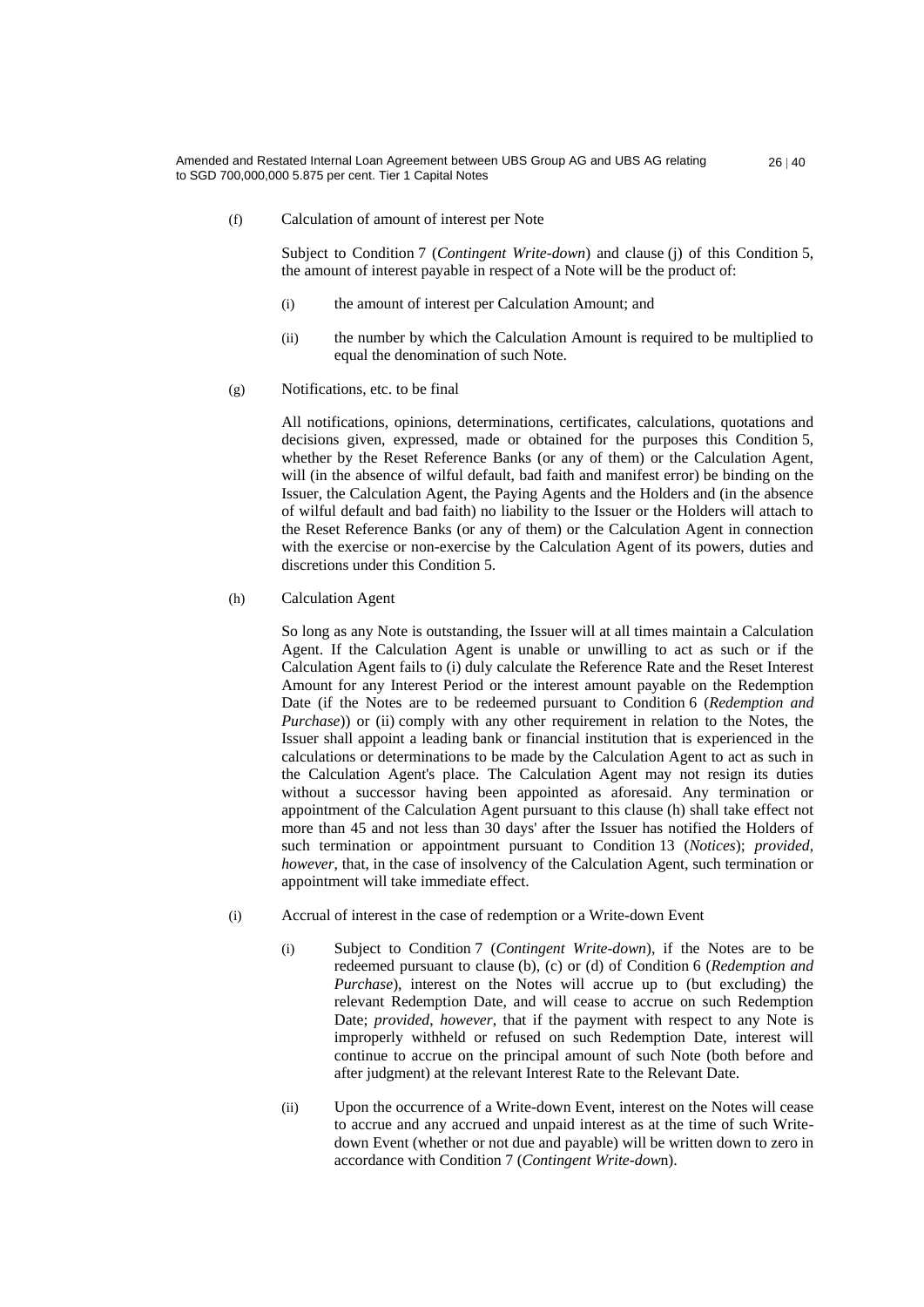- 
- $27 | 40$

- (j) Cancellation of interest; prohibited interest
	- (i) The Issuer may, at its discretion, elect to cancel all or part of any payment of interest on the Notes (including, for the avoidance of doubt, any related Additional Amounts) that is otherwise scheduled to be paid on an Interest Payment Date. This subclause (j)(i) is without prejudice to the provisions of subclause (j)(ii) of this Condition 5. Non-payment of any amount of interest by the Issuer to the Principal Paying Agent will constitute evidence of cancellation of the relevant payment, whether or not notice of cancellation has been given by the Issuer.

If practicable, the Issuer shall provide notice of any cancellation of interest (in whole or in part) pursuant to this subclause  $(j)(i)$  to the Holders on or prior to the relevant Interest Payment Date. If practicable, the Issuer shall endeavour to provide such notice at least five Business Days prior to the relevant Interest Payment Date. Failure to provide such notice will not have any impact on the effectiveness of, or otherwise invalidate, any such cancellation of interest, or give Holders any rights as a result of such failure.

- (ii) The Issuer will be prohibited from making, in whole or in part, any payment of interest on the Notes (including, for the avoidance of doubt, any related Additional Amounts) on the relevant Interest Payment Date if and to the extent that:
	- (A) the amount of Distributable Items as at such Interest Payment Date is less than the sum of (1) the amount of such interest payment, plus (2) all other payments (other than redemption payments) made by the Issuer on or in respect of the Notes or any Parity Obligations or Junior Obligations since the balance sheet date of the Relevant Accounts and prior to such Interest Payment Date, plus (3) all payments (other than redemption payments) payable by the Issuer on such Interest Payment Date on or in respect of any Parity Obligations or Junior Obligations, in the case of each of clauses (1), (2) and (3), excluding any portion of such payments already accounted for in determining the amount of such Distributable Items; and/or
	- (B) UBS Group AG is not, or will not immediately after the relevant payment of interest be, in compliance with all applicable minimum capital adequacy requirements of the National Regulations on a consolidated (*Finanzgruppe*) basis (for the avoidance of doubt, it being understood that such minimum requirements will reflect any reduction in such requirements granted by the FINMA to the Group pursuant to the Capital Adequacy Ordinance); and/or
	- (C) the FINMA has required the Issuer not to make such interest payment.

The Issuer shall deliver a certificate signed by the Authorised Signatories to the Principal Paying Agent and shall give notice in accordance with Condition 13 (*Notices*) to the Holders, in each case as soon as practicable following any determination that interest is required to be cancelled pursuant to this subclause (j)(ii) or, where no such prior determination is made, promptly following any Interest Payment Date on which interest was scheduled to be paid if such interest is being cancelled in accordance with this subclause  $(i)(ii)$ , to such effect setting out brief details as to the amount of interest being cancelled and the reason therefor. Failure to provide such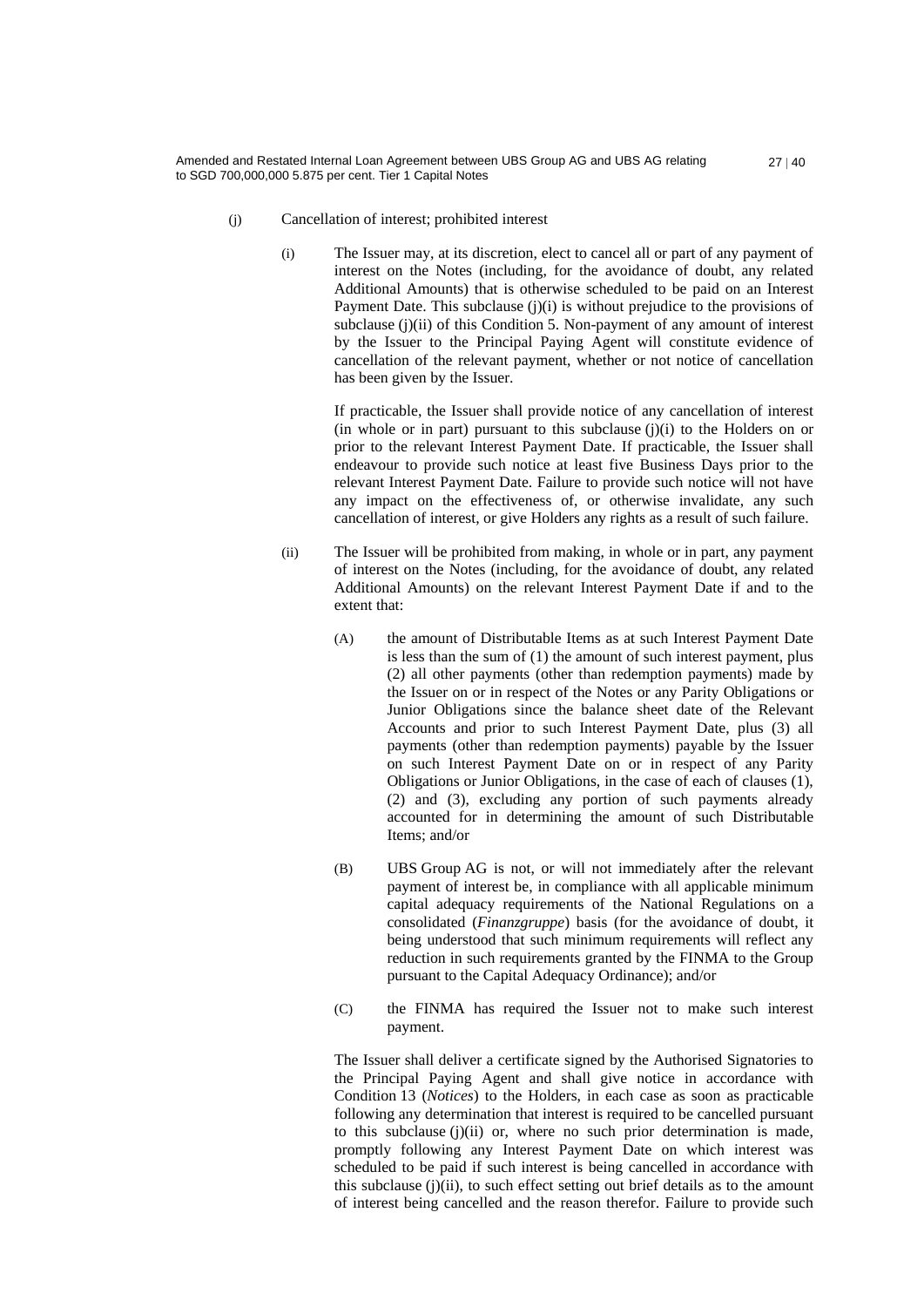certificate and notice will not have any impact on the effectiveness of, or otherwise invalidate, any such cancellation or give any Holder any rights as a result of such failure.

- (iii) If, on any Interest Payment Date, any payment of interest scheduled to be made on such date is not made in full pursuant to subclause (j)(i) or subclause (j)(ii) of this Condition 5, UBS Group AG shall not, directly or indirectly,
	- (A) recommend to holders of Ordinary Shares that any dividend or other distribution in cash or in kind (other than in the form of Ordinary Shares) be paid or made on any Ordinary Shares; and
	- (B) redeem, purchase or otherwise acquire any Ordinary Shares other than as a Permitted Transaction,

in each case unless and until  $(x)$  the interest payment due and payable on the Notes on any subsequent Interest Payment Date has been paid in full (or an amount equal to the same has been paid in full to a designated third party trust account for the benefit of the Holders prior to payment by the trustee thereof to the Holders on such subsequent Interest Payment Date) or, if earlier, (y) all outstanding Notes have been cancelled in accordance with these Terms and Conditions.

- (iv) Payments of interest on the Notes are not cumulative. Notwithstanding any other provision in these Terms and Conditions, the cancellation or nonpayment of any interest amount by virtue of this Condition 5(j) will not constitute a default for any purpose (including, without limitation, Condition 11 (*Events of Default*) on the part of the Issuer. Any interest payment not paid by virtue of this Condition 5(j) will not accumulate or be payable at any time thereafter, and Holders will have no right thereto.
- (v) If UBS Group AG determines, after consultation with the FINMA, that the Notes do not, or will cease to, fully qualify as Additional Tier 1 Capital, (A) the Issuer shall not, to the extent permitted under National Regulations, exercise its discretion pursuant to subclause  $(j)(i)$  of this Condition 5 to cancel any interest payments due on the Notes on any Interest Payment Date following the occurrence of such determination, and (B) the Issuer shall give notice to the Holders in accordance with Condition 13 (*Notices*) as soon as practicable after such determination stating that the Issuer may no longer exercise its discretion pursuant to subclause  $(i)(i)$  of this Condition 5 to cancel any interest payments as from the date of such notice.

# 6. **REDEMPTION AND PURCHASE**

(a) No fixed redemption date

The Notes are perpetual securities in respect of which there is no fixed redemption date. Unless previously redeemed or purchased and cancelled in accordance with this Condition 6 and subject to Condition 7 (*Contingent Write-down*), the Notes are perpetual and may only be redeemed or purchased in accordance with this Condition 6.

(b) Redemption at the option of the Issuer

Subject to clause (e) of this Condition 6, the Issuer may elect, in its sole discretion, to redeem the Notes, in whole but not in part, on the First Call Date or on any other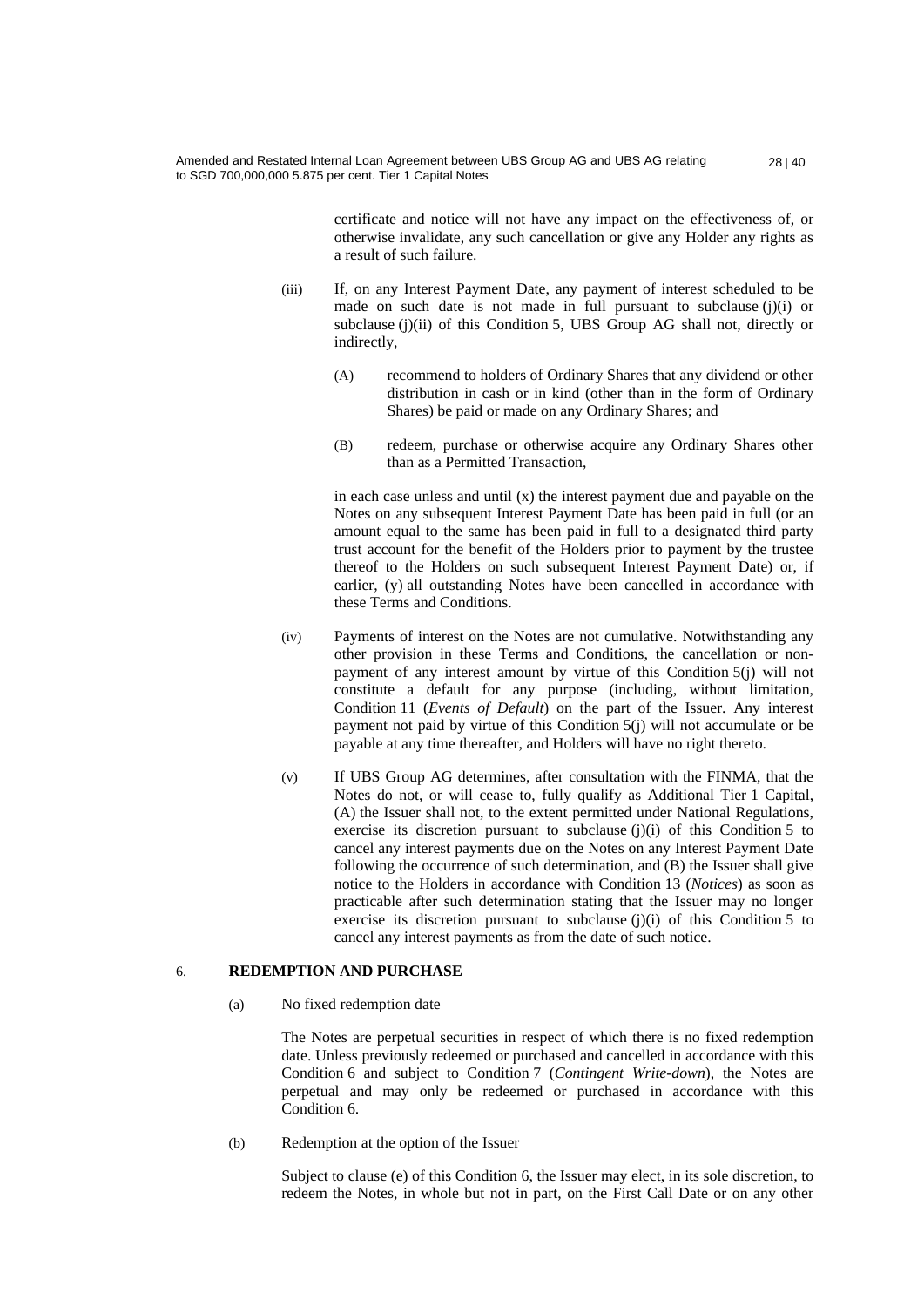> Interest Payment Date thereafter at their aggregate principal amount, together with any accrued and unpaid interest thereon to (but excluding) the First Call Date or such other Interest Payment Date, as applicable.

- (c) Redemption due to a Tax Event
	- (i) Subject to clause (e) of this Condition 6, upon the occurrence of a Tax Event at any time after the Issue Date, the Issuer may elect, in its sole discretion, to redeem the Notes, in whole but not in part, on the relevant Redemption Date at their aggregate principal amount, together with any accrued and unpaid interest thereon to (but excluding) such Redemption Date.
	- (ii) A "**Tax Event**" will have occurred if the Issuer in making any payments on the Notes (A) has paid, or will or would on the next payment date be required to pay, Additional Amounts, or (B) has paid, or will or would be required to pay, any additional Tax in respect of the Notes, in the case of each of clauses (A) and (B), under the laws or regulations of a Tax Jurisdiction or any political subdivision thereof or any authority of or in a Tax Jurisdiction or any political subdivision thereof having the power to impose, levy, collect, withhold or assess Taxes, including, without limitation, any treaty to which a Tax Jurisdiction is a party, or any generally published application or interpretation of such laws (including, without limitation, a decision of any court or tribunal, any generally published application or interpretation of such laws by any relevant tax authority or any generally published pronouncement by any relevant tax authority), and the Issuer cannot avoid the foregoing by taking measures reasonably available to it.

### (d) Redemption due to a Regulatory Event

- (i) Subject to clause (e) of this Condition 6, upon the occurrence of a Regulatory Event at any time after the Issue Date, the Issuer may elect, in its sole discretion, to redeem the Notes, in whole but not in part, on the relevant Redemption Date at their aggregate principal amount, together with any accrued and unpaid interest thereon to (but excluding) such Redemption Date.
- (ii) A "**Regulatory Event**" will have occurred if any of the Notes ceases to be eligible in full to be (A) treated as Additional Tier 1 Capital, and/or (B) counted towards either the Going-Concern LR Requirement or the Going-Concern RWA Requirement (or both).

#### (e) Conditions for redemption

- (i) If the Issuer elects to redeem the Notes pursuant to clause (b), (c) or (d) of this Condition 6, the Issuer shall give the Holders not less than 30 and not more than 60 days' prior notice in accordance with Condition 13 (*Notices*) (a "**Redemption Notice**"), which notice shall, subject to clause (f) of this Condition 6, be irrevocable and specify the date on which the Issuer will redeem the Notes pursuant to such clause of this Condition 6 (such specified date, the "**Redemption Date**").
- (ii) The Issuer may only redeem the Notes pursuant to clause (b) or (c) of this Condition 6 on the relevant Redemption Date if the FINMA has approved such redemption on or prior to such Redemption Date, if such approval is then required under applicable Swiss laws and regulations.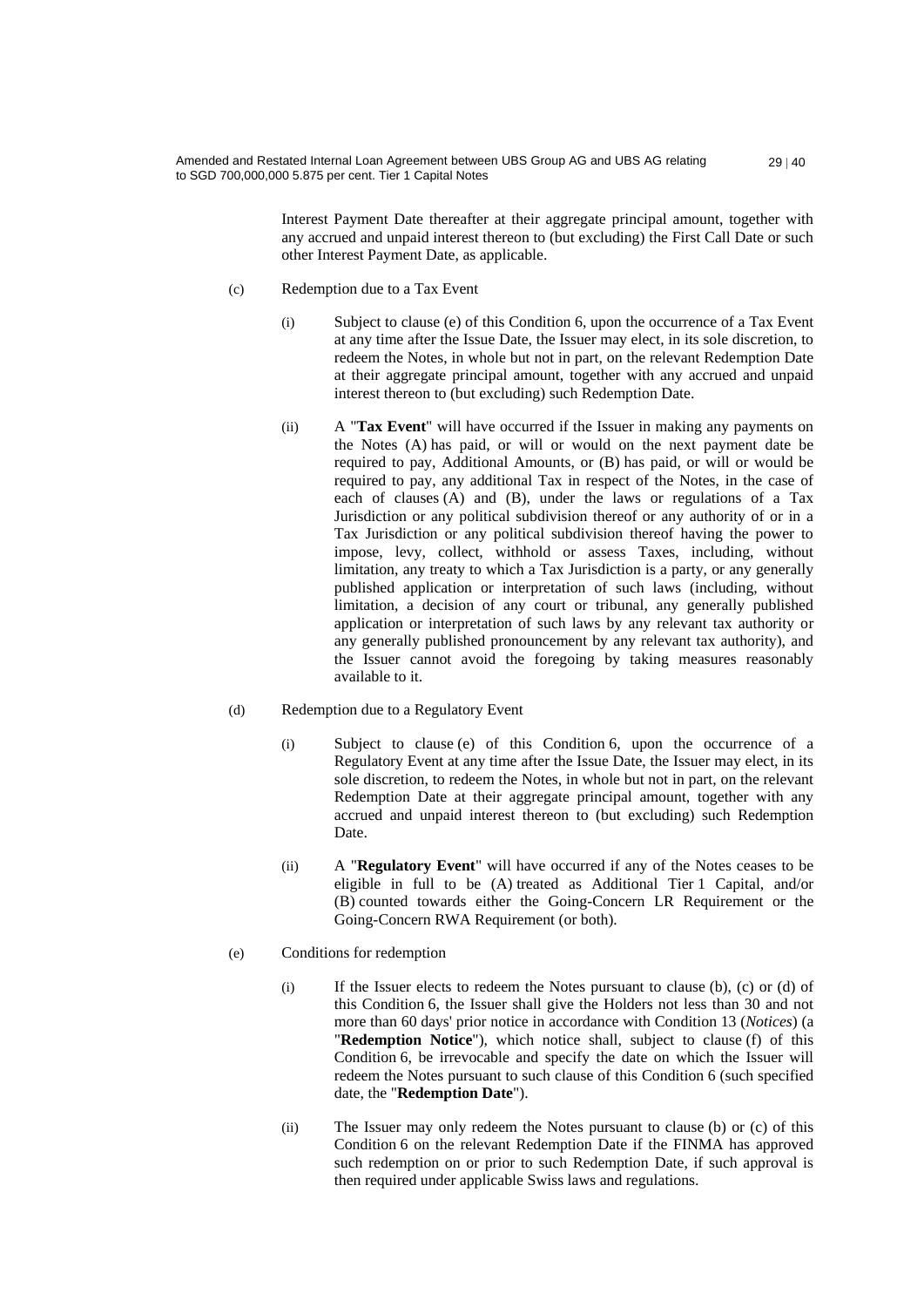- (iii) The Issuer may only redeem the Notes pursuant to any clause of this Condition 6 on the relevant Redemption Date if no Trigger Event or Viability Event has occurred prior to such Redemption Date.
- (iv) Prior to the publication of any notice of redemption pursuant to subclause (e)(i) of this Condition 6, the Issuer shall deliver to the Principal Paying Agent (A) a certificate signed by two Authorised Signatories stating that the relevant requirement or circumstance giving rise to the right to redeem under this Condition 6 is satisfied and the reasons therefor and such certificate will be conclusive and binding on the Holders, and (B) an opinion of independent legal advisers of recognised standing to the effect that circumstances entitling the Issuer to exercise its right of redemption under this Condition 6 have arisen.

#### (f) Purchases

The Issuer or any other member of the Group or any of their respective affiliates may at any time purchase Notes at any price in the open market or otherwise, *provided* that (i) such purchase complies with any limits or conditions to which any member of the Group is subject under applicable banking laws and regulations at the time of such purchase, (ii) other than in the case of purchases made in connection with stabilisation measures in compliance with applicable law or in connection with any market making in the Notes, the FINMA has approved such purchase (if such approval is then required under applicable Swiss laws and regulations) on or prior to the date of such purchase, and (iii) no Trigger Event or Viability Event has occurred prior to the date of such purchase. Any Notes so purchased may, at the option of the Issuer, be held, reissued, resold or cancelled.

(g) Cancellation

All Notes redeemed in accordance with this Condition 6 will be cancelled and may not be reissued or resold.

(h) Redemption of Other Instruments

For the avoidance of doubt, it is understood that, if, upon the occurrence of a Tax Event or a Regulatory Event, the Issuer does not elect to redeem the Notes pursuant to this Condition 6, nothing in this Condition 6 or any other provision of these Terms and Conditions will prohibit the Issuer from redeeming (whether early, at maturity or otherwise) any other instruments issued by any member of the Group pursuant to the terms thereof.

## 7. **CONTINGENT WRITE-DOWN**

- (a) Trigger Event
	- (i) Upon the occurrence of a Trigger Event, a Contingent Write-down will occur on the Trigger Event Write-down Date in accordance with clause (d) of this Condition 7.
	- (ii) A "**Trigger Event**" will have occurred if the Issuer gives the Holders a Trigger Event Write-down Notice in accordance with clause (b) of this Condition 7.
- (b) Trigger Event Write-down Notice
	- (i) If, with respect to any Publication Date, the Trigger CET1 Ratio as of such Publication Date is less than the Write-down Threshold, the Issuer shall,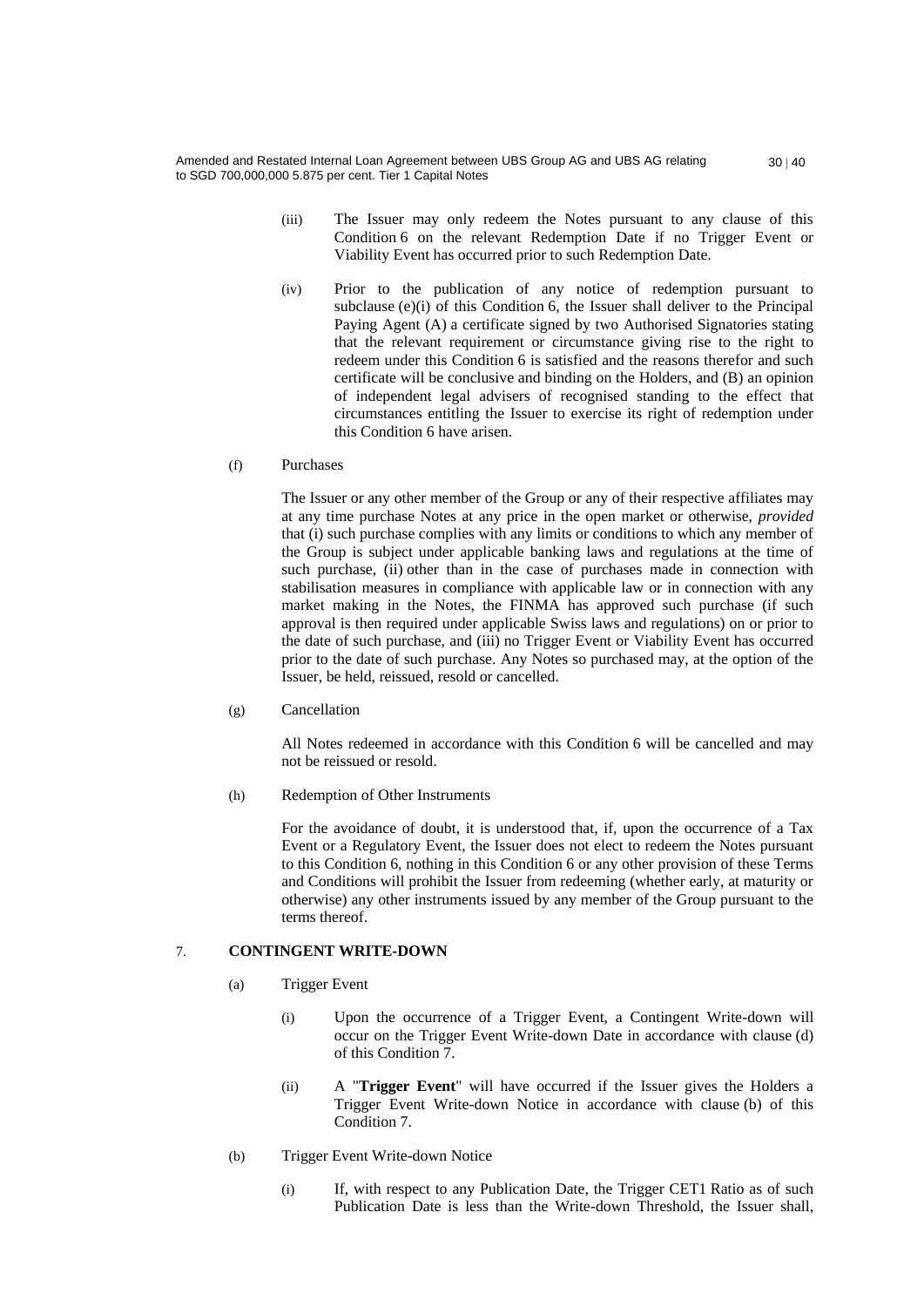subject to subclauses (b)(ii) and (b)(iii) of this Condition 7, give a Trigger Event Write-down Notice to the Holders (x) if such Publication Date is an Ordinary Publication Date, within five Business Days of such Ordinary Publication Date (such fifth Business Day, the "**Trigger Breach Determination Date**", and the date of such notice, the "**Ordinary Trigger Event Notice Date**"), and (y) if such Publication Date is an Extraordinary Publication Date, on such Extraordinary Publication Date (the "**Extraordinary Trigger Event Notice Date**"), in each case in accordance with Condition 13 (*Notices*).

- (ii) If a Trigger Event Write-down Notice is required to be given pursuant to subclause (b)(i) of this Condition 7, and on the relevant Publication Date any Higher-Trigger Contingent Capital is outstanding with respect to which either (x) no Higher-Trigger Write-down/Conversion Notice has been given prior to the Trigger Event Notice Date or (y) a Higher-Trigger Writedown/Conversion Notice has been given prior to the Trigger Event Notice Date, but the Trigger Event Write-down Date is scheduled to occur prior to the relevant Higher-Trigger Write-down/Conversion Date,
	- (A) in the case of clause (x) above, the giving of such Trigger Event Write-down Notice will be postponed until the date on which a Higher-Trigger Write-down/Conversion Notice has been given with respect to all such outstanding Higher-Trigger Contingent Capital and such date will be deemed to be the Trigger Event Notice Date; and
	- $(B)$  in the case of clauses  $(x)$  and  $(y)$  above, if the Trigger Event Writedown Date is scheduled to occur prior to the Higher-Trigger Writedown/Conversion Date (or, in the case of more than one Higher-Trigger Write-down/Conversion Date, the latest Higher-Trigger Write-down/Conversion Date), the Trigger Event Write-down Date will be postponed to the Higher-Trigger Write-down/Conversion Date (or the latest Higher-Trigger Write-down/Conversion Date, as applicable) and such postponement shall be specified in such Trigger Event Write-down Notice.
- (iii) If (A) a Trigger Event Write-down Notice is required to be given pursuant to subclause (b)(i) of this Condition 7 in relation to an Ordinary Publication Date, and (B) prior to the earlier of the Ordinary Trigger Event Notice Date and the Trigger Breach Determination Date, the FINMA, upon the request of UBS Group AG, has agreed in writing that a Contingent Write-down is not required as a result of actions taken by the Group or circumstances or events, in each case, that have had, or imminently will have, the effect of restoring the CET1 Ratio as of the Balance Sheet Date relating to the relevant Ordinary Publication Date, after giving pro forma effect to such actions, circumstances or events, to a level above the Write-down Threshold that the FINMA and UBS Group AG deem, in their sole discretion, to be adequate at such time, (x) the Issuer shall not give such Trigger Event Write-down Notice pursuant to subclause (b)(i) of this Condition 7 in relation to the relevant Ordinary Publication Date, and (y) the Issuer shall give notice to the Holders on or prior to the Trigger Breach Determination Date in accordance with Condition 13 (*Notices*), which notice shall state that no Contingent Write-down will occur in relation to the relevant Ordinary Publication Date.

 $31 | 40$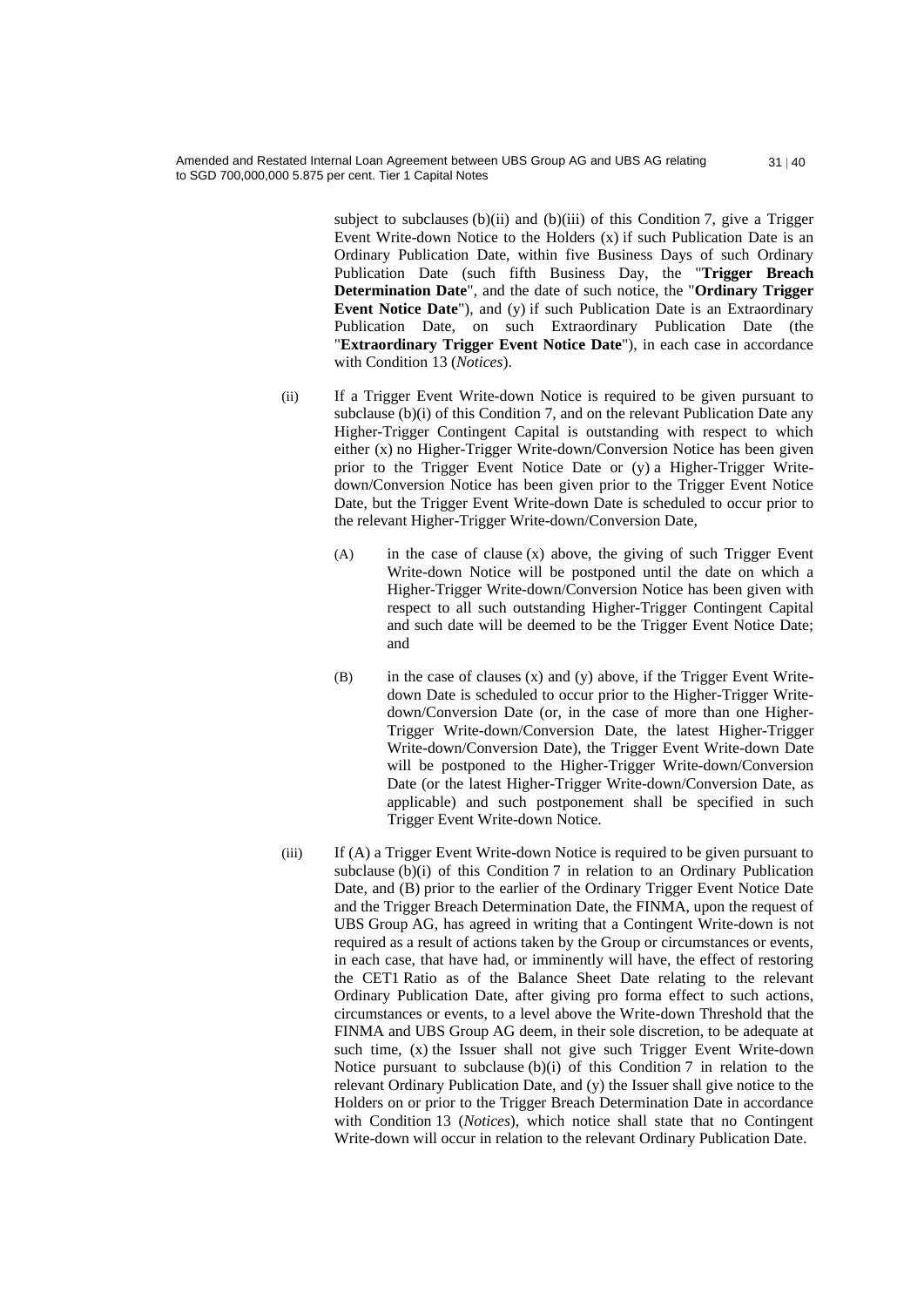- (c) Viability Event
	- (i) Subject to clause (f) of this Condition 7, upon the occurrence of a Viability Event, (A) the Issuer shall give notice to the Holders in accordance with Condition 13 (*Notices*) within three days of the date on which such Viability Event occurred, which notice shall (x) state that a Viability Event has occurred and a Contingent Write-down will take place and (y) specify the date on which the Contingent Write-down will take place, which date shall be no later than 10 Business Days after the date of such notice (such specified date, the "**Viability Event Write-down Date**", and such notice, a "**Viability Event Write-down Notice**"), and (B) a Contingent Write-down will occur on the Viability Event Write-down Date in accordance with clause (d) of this Condition 7.
	- (ii) A "**Viability Event**" will have occurred if prior to an Alternative Loss Absorption Date (if any):
		- (A) the FINMA has notified UBS Group AG in writing that it has determined a write-down of the Notes, together with the conversion or write-down, as applicable, of holders' claims in respect of all other capital instruments issued by, or other capital obligations (whether qualifying fully or partially for capital treatment) of, any member of the Group that, pursuant to their terms or by operation of law, are capable of being converted into equity or written down at that time, is, because customary measures to improve the Group Holding Company's capital adequacy are at the time inadequate or infeasible, an essential requirement to prevent the Group Holding Company from becoming insolvent, bankrupt, unable to pay a material part of its debts as they fall due or unable to carry on its business; or
		- (B) customary measures to improve the Group Holding Company's capital adequacy being at the time inadequate or infeasible, the Group Holding Company has received an irrevocable commitment of direct or indirect extraordinary support from the Public Sector (beyond customary transactions and arrangements in the ordinary course) that has, or imminently will have, the effect of improving the Group Holding Company's capital adequacy and without which, in the determination of (and as notified in writing by) the FINMA, the Group Holding Company would have become insolvent, bankrupt, unable to pay a material part of its debts as they fall due or unable to carry on its business.

For the avoidance of doubt, it is understood that, a Viability Event may occur irrespective of whether or not a Trigger Event has occurred or whether any of the conditions to the issuance of a Trigger Event Write-down Notice have been met.

#### (d) Contingent Write-down

If the Issuer has given a Write-down Notice in accordance with this Condition 7, then on the relevant Write-down Date,

(i) the full principal amount of, and any accrued and unpaid interest (whether or not due and payable) on, each Note will automatically be written down to zero, the Notes will be cancelled and all references to the principal amount of the Notes in these Terms and Conditions will be construed accordingly;

 $32 | 40$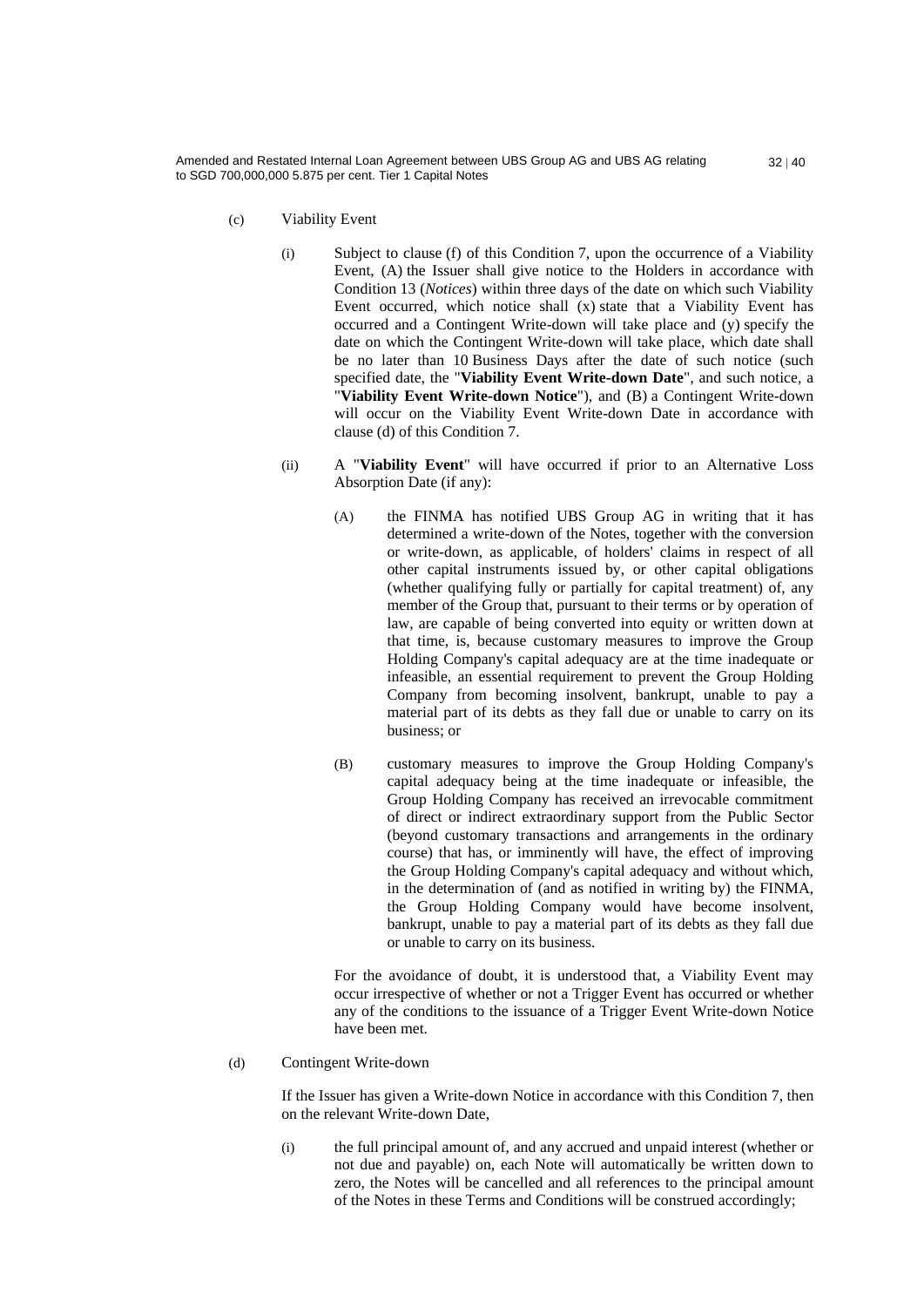- (ii) the Holders will be automatically deemed to have irrevocably waived their right to receive, and will no longer have any rights against the Issuer with respect to, repayment of the aggregate principal amount of, and payment of any accrued and unpaid interest on, the Notes written down pursuant to subclause (i) of this clause (d) (*bedingter Forderungsverzicht*); and
- (iii) all rights of any Holder for payment of any amounts under or in respect of the Notes (including, without limitation, any amounts arising as a result of, or due and payable upon the occurrence of, an Event of Default) will become null and void, irrespective of whether such amounts have become due and payable prior to the relevant Write-down Notice Date or the Write-down Date.
- (e) Determination of CET1 Ratio and Trigger CET1 Ratio

With respect to any Publication Date, (i) the CET1 Ratio as of the relevant Balance Sheet Date, (ii) the Trigger CET1 Ratio as of such Publication Date and (iii) the components of both of the foregoing, in each case, as published on such Publication Date, will be final for purposes of this Condition 7, and any revisions, restatements or adjustments to any of the calculations described in subclauses (i) through (iii) of this clause (e) subsequently published will have no effect for purposes of this Condition 7.

(f) Alternative loss absorption

In the event of the implementation of any new, or amendment to or change in the interpretation of any existing, laws or components of National Regulations, in each case occurring after the Issue Date, that alone or together with any other law(s) or regulation(s) has, in the joint determination of UBS Group AG and the FINMA, the effect that clause (c) of this Condition 7 could cease to apply to the Notes without giving rise to a Regulatory Event, then the Issuer shall give notice to the Holders in accordance with Condition 13 (*Notices*) no later than five Business Days after such joint determination stating that such provisions will cease to apply from the date of such notice (the "**Alternative Loss Absorption Date**"), and from the date of such notice, such provisions will cease to apply to the Notes.

# 8. **PAYMENTS**

- (a) All payments required to be made under the Notes will be made available in good time in freely disposable funds in SGD, which will be placed at the free disposal of the Principal Paying Agent on behalf of the Holders. If the Scheduled Due Date for any payment (whether in respect of principal, interest or otherwise) in respect of the Notes is not a Payment Business Day, then the Holders will not be entitled to payment thereof until the first Payment Business Day immediately following the Scheduled Due Date, and the Holders will not be entitled to any additional sum in relation to such payment. All payments required to be made under the Notes (including, for the avoidance of doubt, any Additional Amounts) shall be made to the Holders in SGD without collection costs, without any restrictions and whatever the circumstances may be, irrespective of nationality, domicile or residence of the relevant Holder and without certification, affidavit or the fulfilment of any other formality.
- (b) The Issuer reserves the right to terminate the appointment of the Principal Paying Agent, as well as to appoint or, after any such appointment, to terminate the appointment of, one or more other paying agents to carry out any payment, calculation or other functions in respect of the Notes (each, a "**Paying Agent**", which term includes the Principal Paying Agent). Any such appointment or termination of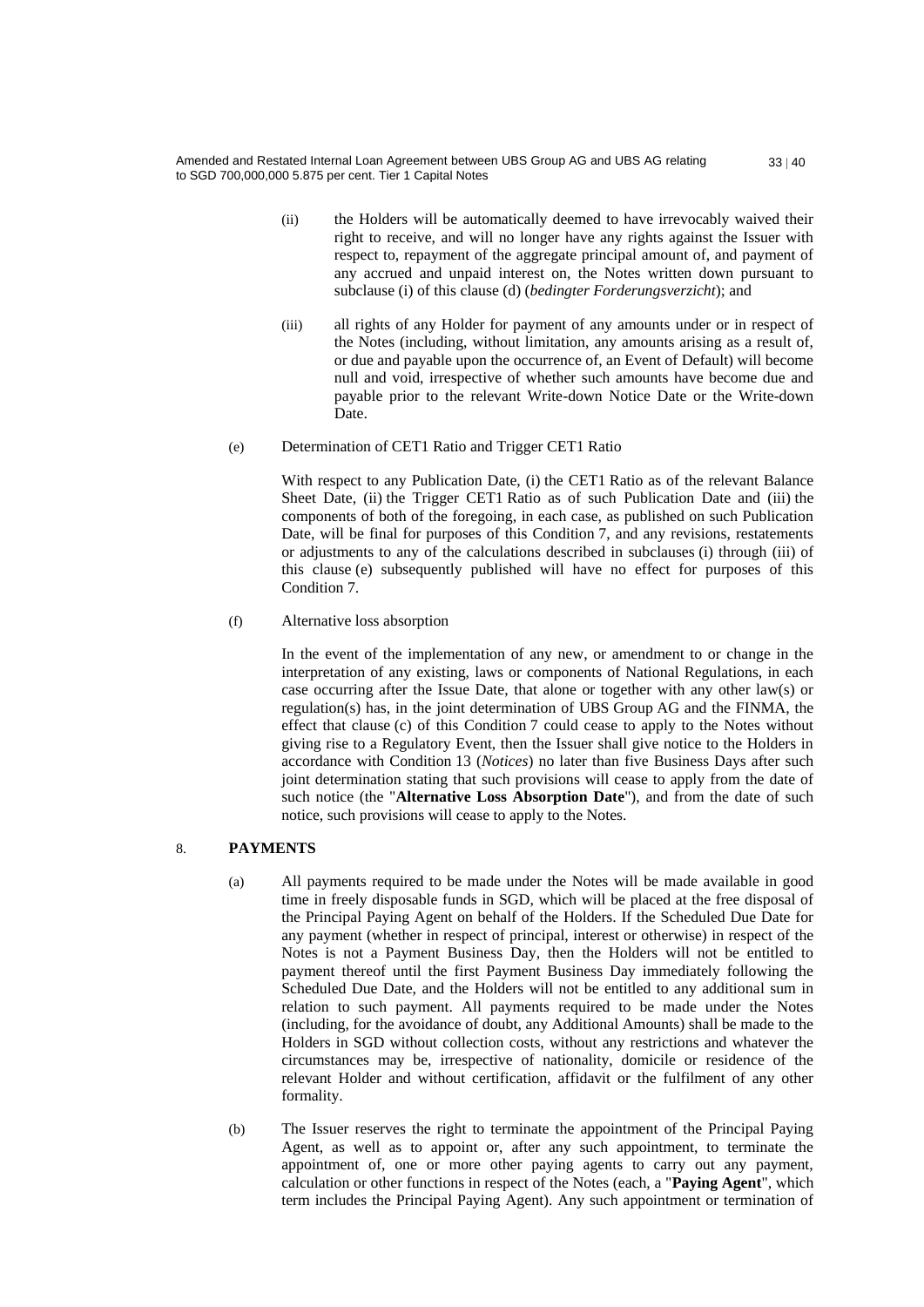> appointment shall only take effect not more than 45 and not less than 30 days' after the Issuer has notified the Holders of such appointment or termination pursuant to Condition 13 (*Notices*); *provided*, *however*, that, in the case of insolvency of any Paying Agent, any termination of such Paying Agent and appointment of any other Paying Agent will take immediate effect. In addition, for so long as the Notes are listed on the SIX Swiss Exchange, the Issuer shall maintain a Paying Agent in Switzerland, which agent shall have an office in Switzerland and be a bank or securities dealer subject to supervision by FINMA, to perform the functions of a Swiss paying agent.

#### 9. **TAXATION**

- (a) All payments to be made by or on behalf of the Issuer in respect of the Notes (including, for the avoidance of doubt, payments by a Paying Agent) shall be made without withholding or deduction for, or on account of, any present or future taxes, duties, assessments or other government charges of any nature ("**Taxes**") imposed, levied, collected, withheld or assessed by or on behalf of any Tax Jurisdiction or any political subdivision thereof or any authority of or in a Tax Jurisdiction or any political subdivision thereof having the power to impose, levy, collect, withhold or assess Taxes, unless withholding, deduction or accounting for such Taxes is required by law.
- (b) In the event that any payment to be made by or on behalf of the Issuer in respect of the Notes (including, for the avoidance of doubt, payments by a Paying Agent) is subject to any withholding or deduction for, or on account of, any Taxes by requirement of law in a Tax Jurisdiction (as determined by the relevant tax authority of or in such Tax Jurisdiction), the Issuer shall pay such additional amounts as will result in the Holders receiving the amounts that they would have received in respect of the Notes if no such withholding or deduction had been required ("**Additional Amounts**").
- (c) No Additional Amounts will be payable pursuant to clause (b) of this Condition 9 in relation to any Note:
	- (i) if the relevant Holder is liable for such Taxes on such Note as a result of having some connection with the relevant Tax Jurisdiction other than its mere ownership or possession of such Note or the receipt of principal or interest in respect thereof; or
	- (ii) with respect to any Tax collected pursuant to the provisions of, or any laws or an agreement with any Tax Jurisdiction relating to, Sections 1471 through 1474 of the US Internal Revenue Code (commonly referred to as "FATCA"); or
	- (iii) where such withholding or deduction is required to be made pursuant to laws enacted by Switzerland providing for the taxation of payments according to principles similar to those laid down in the draft legislation of the Swiss Federal Council of 17 December 2014, or otherwise changing the Swiss federal withholding tax system from an issuer-based system to a paying agent-based system pursuant to which a person other than the issuer is required to withhold tax on any interest payments; or
	- (iv) to the extent any combination of subclauses (i) through (iii) of this clause (c) applies.
- (d) Any reference in these Terms and Conditions to amounts payable by the Issuer in respect of the Notes includes (i) any Additional Amount payable pursuant to this

 $34 | 40$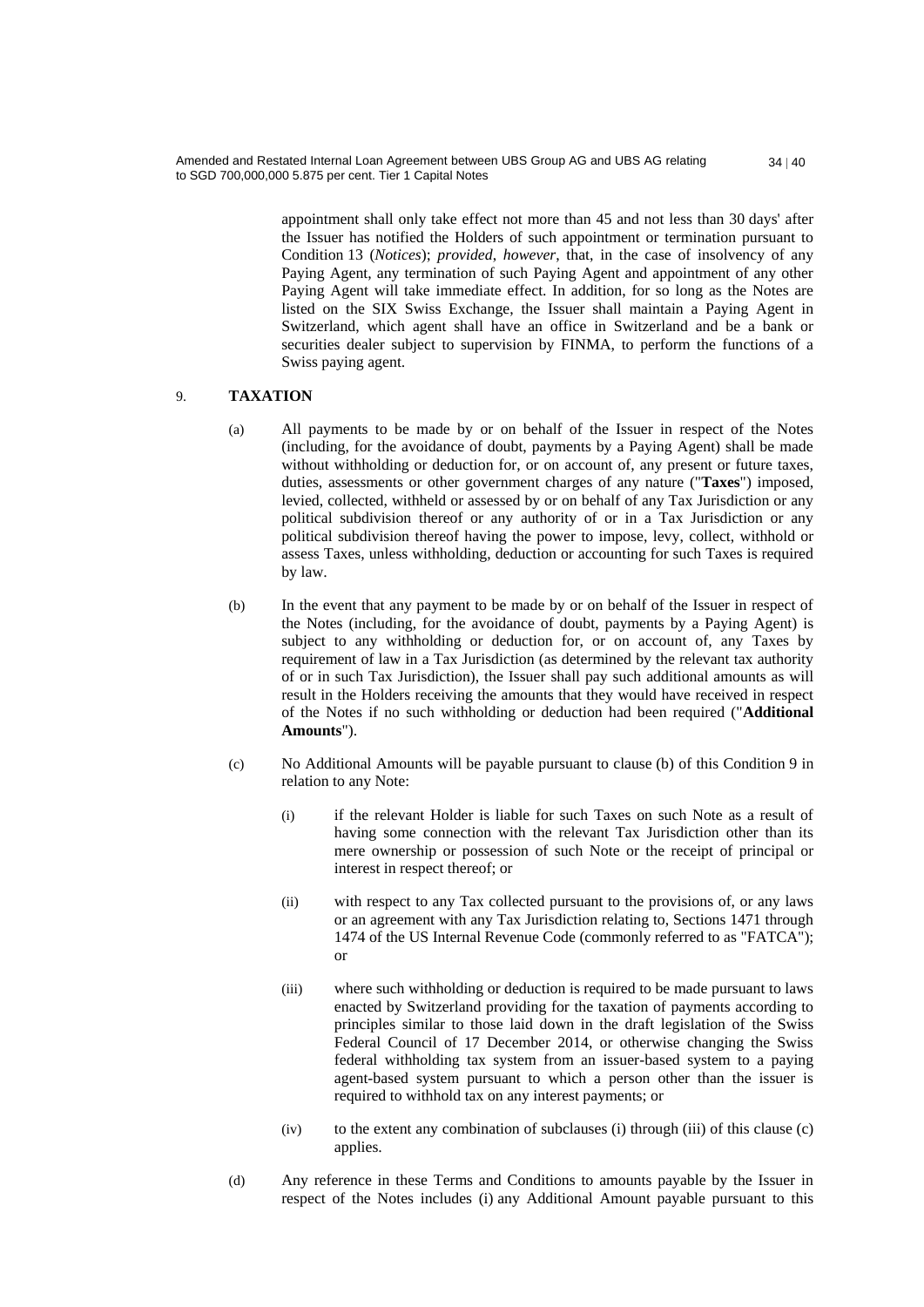> Condition 9 and (ii) any sum payable pursuant to an obligation taken in addition to or in substitution for the obligation in this Condition 9.

#### 10. **STATUTE OF LIMITATIONS**

In accordance with Swiss law, (a) claims for interest payments under the Notes will become time-barred after the five-year period and (b) claims for the repayment or redemption of Notes will become time-barred after the ten-year period, in each case, commencing on the date on which such payments, repayment or redemption become due and payable.

#### 11. **EVENTS OF DEFAULT**

- (a) If any of the following events occurs, such occurrence will constitute an "**Event of Default**":
	- (i) the Issuer fails to pay the principal amount of any Note if and when the same becomes due and payable under these Terms and Conditions, and such failure continues unremedied by the Issuer for a period of 30 days; or
	- (ii) the Issuer fails to pay any interest on the Notes if and when the same becomes due and payable under these Terms and Conditions, and such failure continues unremedied by the Issuer for a period of 30 days; or
	- (iii) the Issuer fails to observe or perform any other covenant, condition, or agreement contained in these Terms and Conditions, and such failure continues unremedied for a period of 60 days after written notice thereof from any Holder to the Issuer; or
	- (iv) a Bankruptcy Event.
- (b) Upon the occurrence of an Event of Default relating to any failure of the Issuer to meet any payment obligation under these Terms and Conditions and subject to Condition 7 (*Contingent Write-down*), (i) such payment obligation (and such payment obligation only) will be immediately deemed a due and payable (*fällige*) payment obligation of the Issuer, and (ii) if (A) the relevant Holder has formally requested payment of such payment obligation, (B) such payment obligation has not been fulfilled within the statutory period under Swiss law commencing after the date of such formal request and (C) a writ of payment (*Zahlungsbefehl*) has been issued with respect to such payment obligation pursuant to the DEBA, the relevant Holder may institute proceedings against the Issuer in Switzerland (but not elsewhere) to enforce its rights with respect to such payment obligation under the DEBA.
- (c) If a debt collection or insolvency proceeding with respect to the Issuer is instituted in Switzerland in accordance with clause (b) of this Condition 11, the Issuer shall not (i) after having received the writ of payment (*Zahlungsbefehl*) relating to the relevant payment obligation, argue or plead that such payment obligation is not due and payable by the Issuer, or (ii) prior to the declaration of bankruptcy (or similar proceeding under Swiss insolvency laws), make any payment to the relevant Holder under or in connection with the Notes.
- (d) In the case of any Event of Default arising under subclause (a)(iii) of this Condition 11 and subject to Condition 7 (*Contingent Write-down*), any Holder may seek specific performance or damages with respect to such Event of Default pursuant to the Swiss Code if so entitled thereunder. Any such damage claim of any Holder will rank junior to the rights and claims of all holders of Senior Obligations.
- (e) In the case of any Event of Default arising under subclause (a)(iv) of this Condition 11 and subject to Condition 7 (*Contingent Write-down*), any Holder may,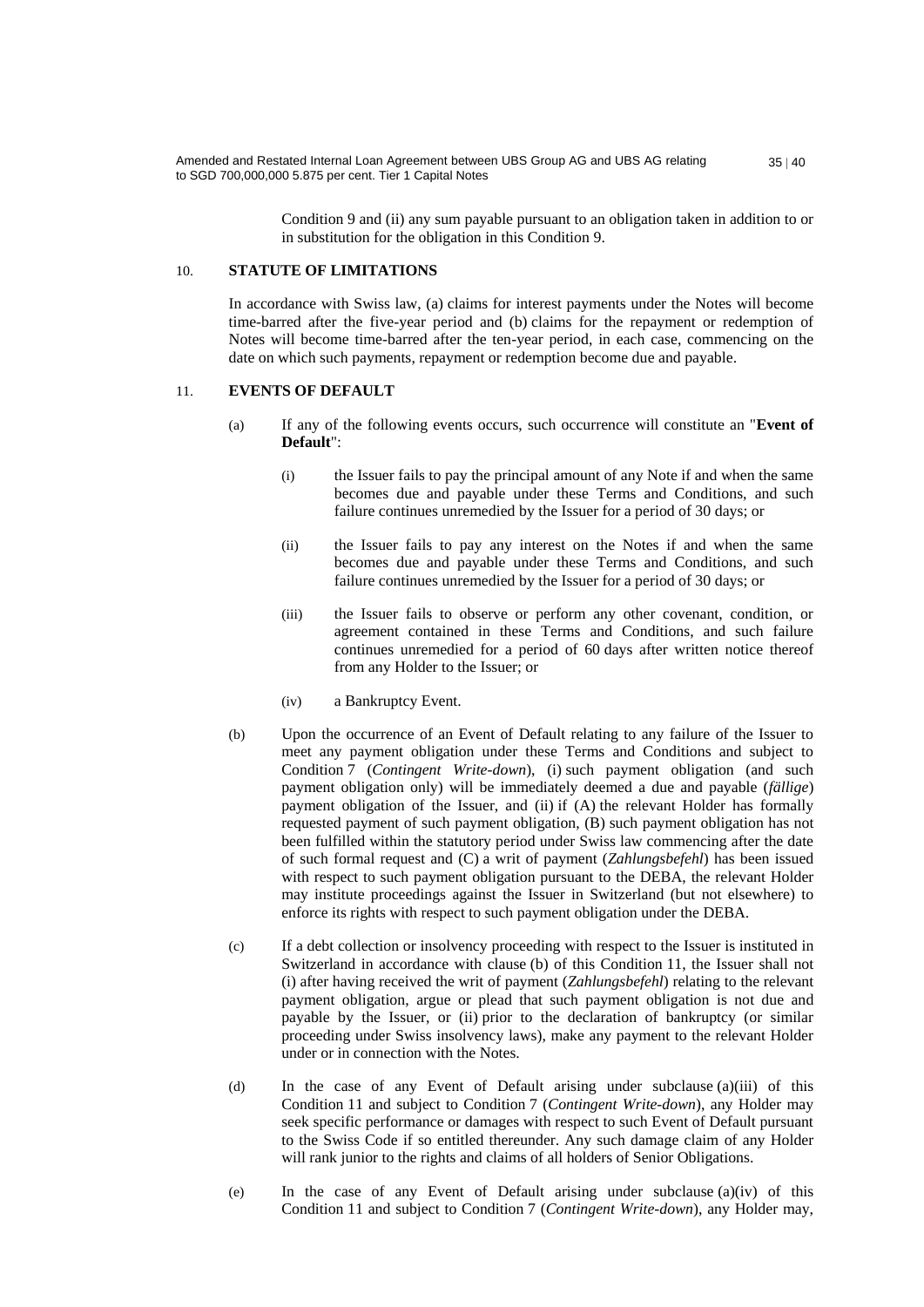> by written notice to the Issuer, declare the principal amount of any of its Notes, together with any accrued and unpaid interest thereon, immediately due and payable, without presentment, demand, protest or other notice of any kind.

(f) No remedy against the Issuer other than those described in this Condition 11 will be available to the Holders in connection with the Issuer's obligations under these Terms and Conditions, whether for the recovery of amounts owing under these Terms and Conditions or in respect of any breach by the Issuer of any of its other obligations under these Terms and Conditions or otherwise. In particular, no Holder may declare (i) the principal amount of any Notes due and payable prior to any Redemption Date, or (ii) any interest on any Notes due and payable prior to the relevant Interest Payment Date, except, in the case of each of subclauses (i) and (ii) of this clause (f), pursuant to clause (e) of this Condition 11.

#### 12. **SUBSTITUTION AND AMENDMENT**

- (a) If a Tax Event, a Regulatory Event or an Alignment Event has occurred, the Issuer may, without the consent of the Holders unless so required by mandatory provisions of Swiss law, either substitute all, but not some only, of the Notes for, or amend these Terms and Conditions so that they remain or become, Compliant Securities, *provided* that:
	- (i) neither a Tax Event nor a Regulatory Event arises as a result of such substitution or amendment;
	- (ii) the FINMA has approved such substitution or amendment (if such approval is then required under applicable Swiss laws and regulations);
	- (iii) the Issuer has given the Holders not less than 30 days' notice of such substitution or amendment in accordance with Condition 13 (*Notices*), which notice (the "**Substitution or Amendment Notice**") will, subject to subclause (a)(iv) of this Condition 12, be irrevocable, and state the date on which such substitution or amendment will be effective (the "**Substitution or Amendment Effective Date**");
	- (iv) prior to the publication of any notice pursuant to subclause (a)(iii) of this Condition 12, the Issuer shall deliver to the Principal Paying Agent (A) a certificate signed by two Authorised Signatories stating that the relevant requirement or circumstance giving rise to the right to substitute or amend the terms of the Notes, as applicable, pursuant to this clause (a) of this Condition 12 is satisfied and the reasons therefor and such certificate will be conclusive and binding on the Holders, and (B) an opinion of independent legal advisers of recognised standing to the effect that circumstances entitling the Issuer to exercise its right to substitute or amend the terms of the Notes, as applicable, pursuant to this clause (a) of this Condition 12 have arisen; and
	- (v) no Trigger Event or Viability Event has occurred prior to the relevant Effective Date.

In connection with any substitution or amendment in accordance with this clause (a) of this Condition 12, the Issuer shall comply with the rules of any stock exchange on which the Notes are for the time being listed or admitted to trading.

An "**Alignment Event**" will have occurred if, as a result of any change in National Regulations at any time after the Issue Date, any Relevant Swiss Issuer would be permitted to issue or guarantee (including, without limitation, by providing a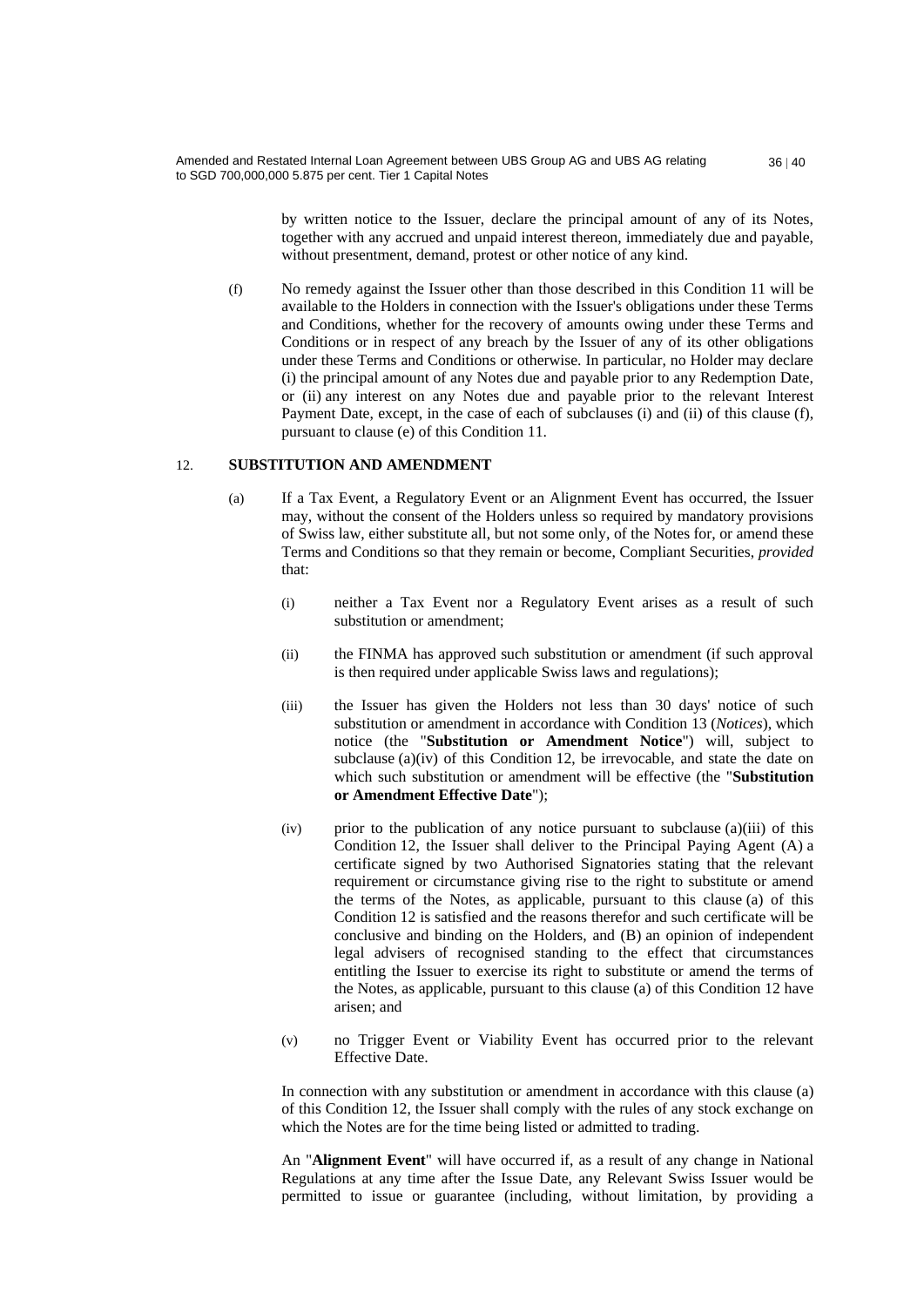> guarantee, credit support agreement or similar undertaking), or has issued or guaranteed (including, without limitation, by providing a guarantee, credit support agreement or similar undertaking), a capital instrument that (i) is eligible in full to be (A) treated as Additional Tier 1 Capital and (B) counted towards either the Going-Concern LR Requirement or the Going-Concern RWA Requirement (or both), and (ii) has terms and conditions that (A) include a write-down feature, and (B) contain one or more provisions that are, in the reasonable opinion of UBS Group AG, different in any material respect from those in these Terms and Conditions, which provisions, if they had been included in these Terms and Conditions, would have prevented the Notes from being eligible in full to be treated as Additional Tier 1 Capital and/or to be counted towards either the Going-Concern LR Requirement or the Going-Concern RWA Requirement (or both) immediately prior to such change in National Regulations.

- (b) In addition to its rights under clause (a) of this Condition 12, the Issuer may, without the consent of the Holders unless so required by mandatory provisions of Swiss law, make any amendment to these Terms and Conditions that it considers to be (i) necessary or desirable to give effect to (A) any Alternative Benchmark Rate determined in accordance with clause (c) of Condition 5 (*Interest*) (including any Adjustment Spread determined in accordance with subclause  $(v)(A)(2)$  thereof and any alternative method for determining the Reference Rate if such Alternative Benchmark Rate is unavailable on the relevant Reset Determination Date determined in accordance with subclause  $(v)(A)(3)$  thereof), or  $(B)$  the provisions of clause (a) of Condition 14 (*Issuer Substitution*) (including, without limitation, (x) if the Substitute Issuer is organised and/or resident for tax purposes in a jurisdiction other than Switzerland, any amendments to any references to the jurisdiction of "Switzerland" contained herein, including, without limitation, amendments to the definition of the term "Bankruptcy Event", the definition of the term "Business Day", the governing law of the subordination provisions set forth in Condition 3 (*Status and Subordination*) and the provisions of Condition 11 (*Events of Default*), and (y) any amendments to reflect UBS Group AG's guarantee described in subclause (a)(i)(C) of Condition 14 (*Issuer Substitution*)), or (C) the provisions of clause (b) of Condition 14 (*Issuer Substitution*), or (ii) formal, minor or technical in nature, or (iii) necessary to correct a manifest error or (iv) not materially prejudicial to the interests of the Holders.
- (c) The Issuer shall notify the Holders of any amendments made pursuant to clause (b) of this Condition 12 in accordance with Condition 13 (*Notices*), which notice shall state the date on which such amendment will be effective.
- (d) Any amendment made pursuant to this Condition 12 will be binding on the Holders in accordance with its terms.

#### 13. **NOTICES**

So long as the Notes are listed on the SIX Swiss Exchange, notices to Holders shall be given by the Issuer (a) by means of electronic publication on the internet website of the SIX Swiss Exchange (www.six-swiss-exchange.com), where notices are currently published under the address www.six-swiss-exchange.com/news/official\_notices/search\_en.html, or (b) otherwise in accordance with the regulations of the SIX Swiss Exchange. Any notice will be validly given on the date of such publication or, if published more than once, on the date of the first such publication.

If the Notes are for any reason no longer listed on the SIX Swiss Exchange, notices to Holders will be given by the Issuer to the Intermediary for forwarding to the Holders. Any such notice will be validly given on the date of delivery to the Intermediary.

 $37 | 40$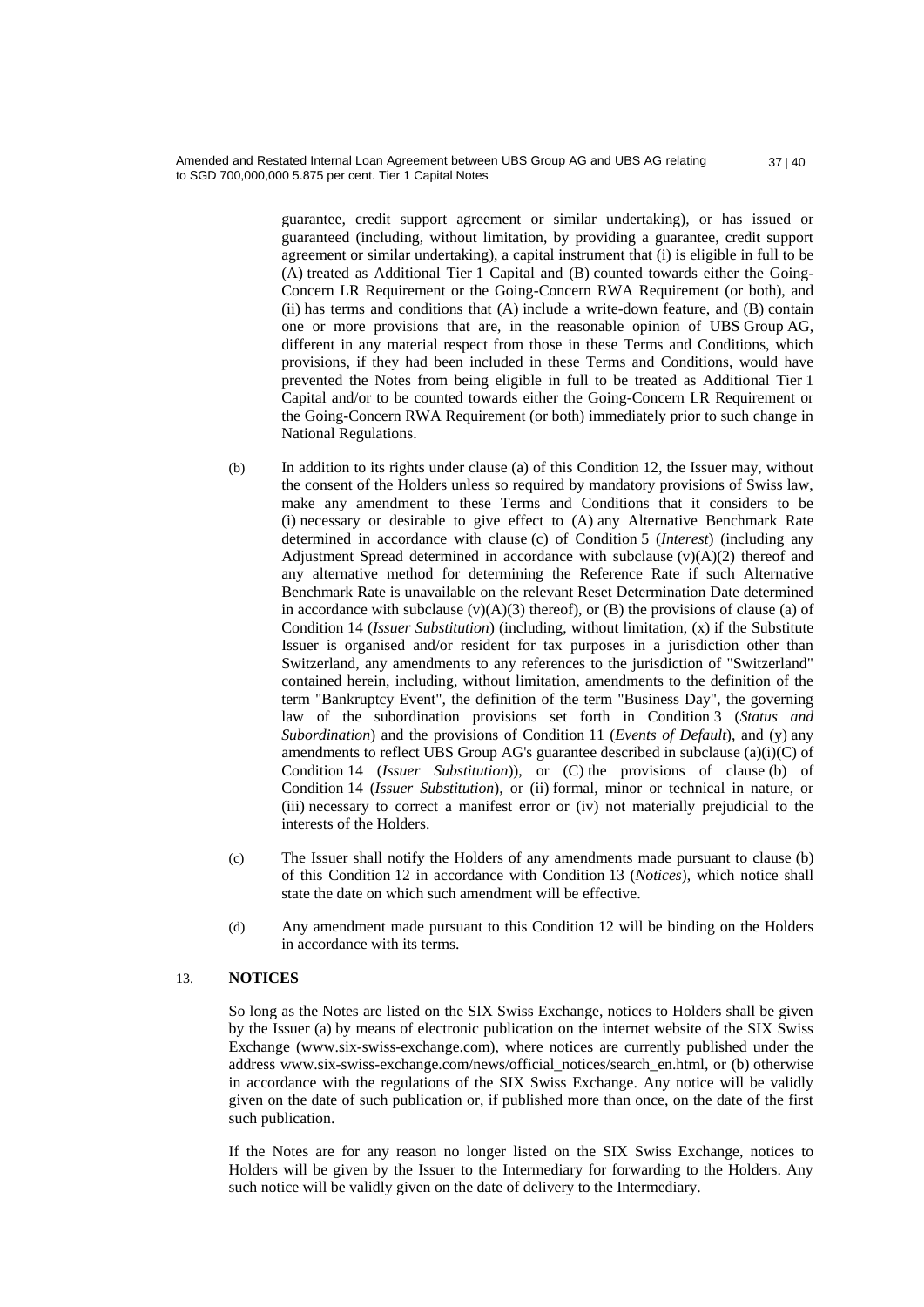### 14. **ISSUER SUBSTITUTION**

- (a) Voluntary Issuer Substitution
	- (i) The Issuer (for purposes of clause (a) of this Condition 14, the "**Current Issuer**") may, without the consent of the Holders, substitute any entity (whether or not such entity is organised under the laws of Switzerland) (such substitute entity, the "**Substitute Issuer**") for itself as principal debtor under the Notes upon giving no more than 30 and no less than 10 days' notice to the Holders in accordance with Condition 13 (*Notices*), *provided* that:
		- (A) the Substitute Issuer is UBS Group AG or at least 95 per cent. of the Substitute Issuer's capital and voting rights are held, directly or indirectly, by UBS Group AG;
		- (B) the Current Issuer is not in default in respect of any amount payable under the Notes at the time of such substitution;
		- (C) if the Current Issuer is UBS Group AG, UBS Group AG has issued a guarantee for the benefit of the Holders on substantially the same terms as the Original Guarantee;
		- (D) the Current Issuer and the Substitute Issuer (1) have entered into such documents (the "**Substitution Documents**") as are necessary to give effect to such substitution and pursuant to which the Substitute Issuer has (x) undertaken in favour of each Holder to be bound by these Terms and Conditions as the principal debtor (on a subordinated basis corresponding to Condition 3 (*Status and Subordination*)) under the Notes in place of the Current Issuer and (y) assumed the obligations of the Current Issuer under the Agency Agreement, and (2) procure that all action, conditions and things required to be taken, fulfilled and done (including, without limitation, the obtaining of any necessary consents) to ensure that the Substitution Documents represent valid, legally binding and enforceable obligations of the Substitute Issuer have been taken, fulfilled and done and are in full force and effect;
		- (E) if the Substitute Issuer is resident for tax purposes in a jurisdiction (the "**New Residence**") other than that in which the Current Issuer prior to such substitution was resident for tax purposes (the "**Former Residence**"), the Substitution Documents contain an undertaking by the Substitute Issuer and/or such other provisions as may be necessary to ensure that each Holder has the benefit of an undertaking in terms corresponding to the provisions of Condition 9 (*Taxation*) in relation to the payment of all amounts due and payable under, or in respect of, the Notes, with the substitution of references to the Former Residence with references to the New Residence, and an undertaking by the Substitute Issuer to indemnify each Holder against any Tax that is imposed on it by (or by any authority in or of) the New Residence and, if different, the jurisdiction of the Substitute Issuer's organisation with respect to any Note and that would not have been so imposed had the substitution not been made, as well as against any Tax, and any cost or expense, relating to such substitution;
		- (F) if the Substitute Issuer is not UBS Group AG, the FINMA has approved such substitution (if such approval is then required under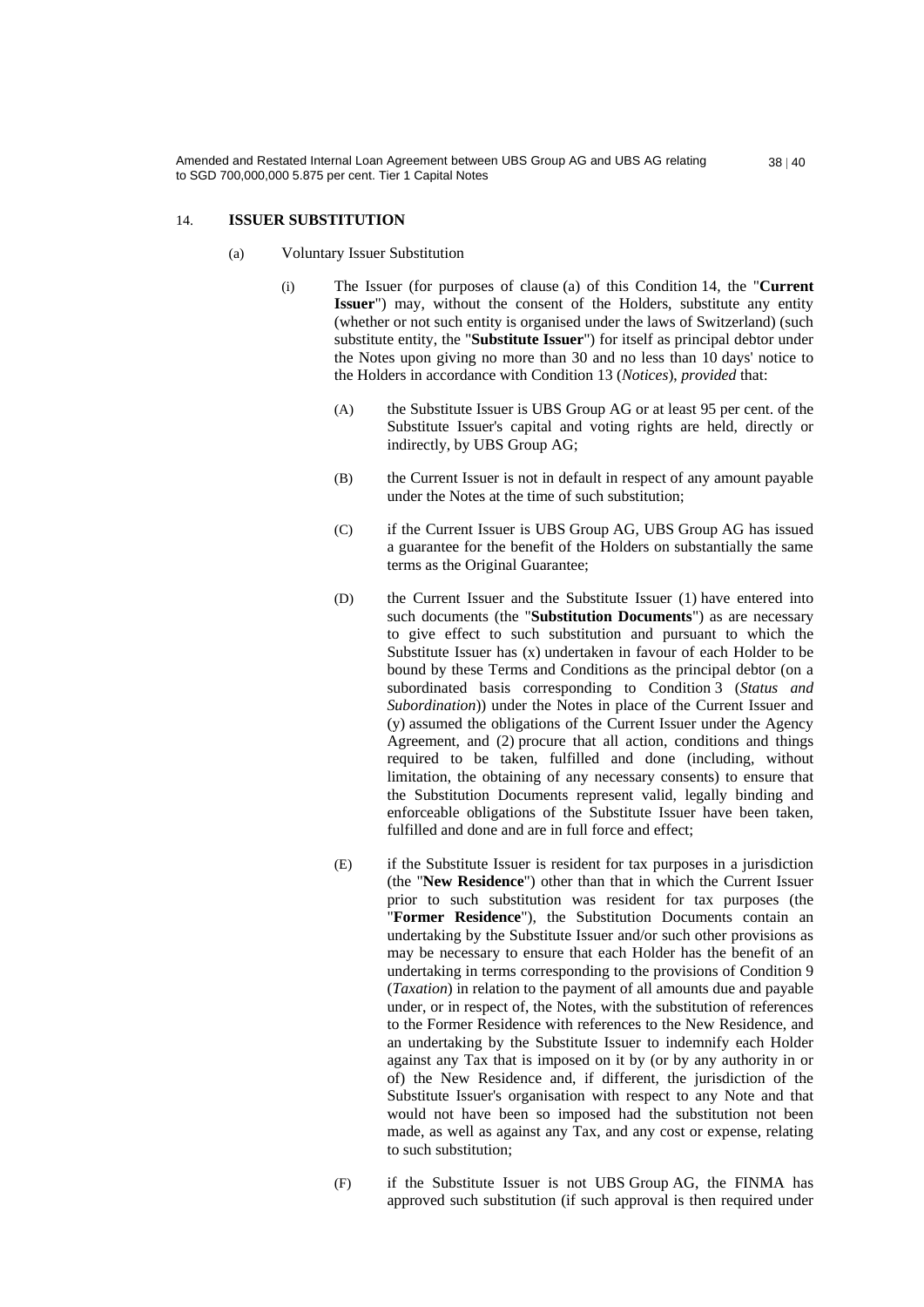applicable Swiss laws and regulations), and the Current Issuer and the Substitute Issuer have obtained all other necessary governmental and other approvals and consents for such substitution and for the performance by the Substitute Issuer of its obligations under the Substitution Documents;

- (G) if the Substitute Issuer is not organised under the laws of Switzerland, the Substitute Issuer has appointed a process agent as its agent in Switzerland to receive service of process on its behalf in relation to any legal proceedings arising out of or in connection with the Notes;
- (H) the Substitute Issuer has appointed a Paying Agent in Switzerland that is a participant in the Intermediary; and
- (I) such substitution does not give rise to a Tax Event or a Regulatory Event.
- (ii) Upon any substitution pursuant to subclause (a)(i) of this Condition 14, (A) the Substitute Issuer will succeed to, and be substituted for, and may exercise every right and power of, the Current Issuer under the Notes with the same effect as if the Substitute Issuer had been named as Issuer in these Terms and Conditions, and (B) the Current Issuer will be released from its obligations under the Notes.
- (iii) After giving effect to any substitution pursuant to subclause (a)(i) of this Condition 14, (A) references to the "Issuer" in the Notes and these Terms and Conditions will be references to the Substitute Issuer, and (B) references to the "Tax Jurisdiction" in the Notes and these Terms and Conditions will be read and construed as including the jurisdiction of establishment of the Substitute Issuer and, if different, the jurisdiction in which the Substitute Issuer is resident for tax purposes instead of or in addition to (as the case may be) references to the jurisdiction of establishment of the Issuer and Switzerland.
- (b) [Reserved]

# 15. **FURTHER ISSUES**

The Issuer may from time to time without the consent of the Holders issue further notes and, *provided* that such notes have the same terms and conditions as the Notes in all respects (or in all respects except for the issue date and/or first date on which interest is paid), such further notes will be consolidated and form a single series with the Notes. If the Issuer issues any such further notes pursuant to this Condition 15, references in these Terms and Conditions to "**Notes**" include such further notes, unless the context otherwise requires.

# 16. **CURRENCY INDEMNITY**

Any amount received or recovered by any Holder in a currency other than SGD (whether as a result of, or of the enforcement of, a judgment or order of a court of any jurisdiction, in the insolvency, winding-up or dissolution of the Issuer or otherwise) under the Notes will only constitute a discharge of the Issuer to the extent of the amount in SGD that such Holder is able to purchase with the amount so received or recovered in such other currency on the date of such receipt or recovery (or, if it is not practicable to purchase SGD with such amount on such date, on the first date on which it is practicable to do so). If the amount of SGD that such Holder is able to purchase is less than the amount owed by the Issuer to such Holder under the Notes, the Issuer shall indemnify such Holder against any loss sustained by it as a result.